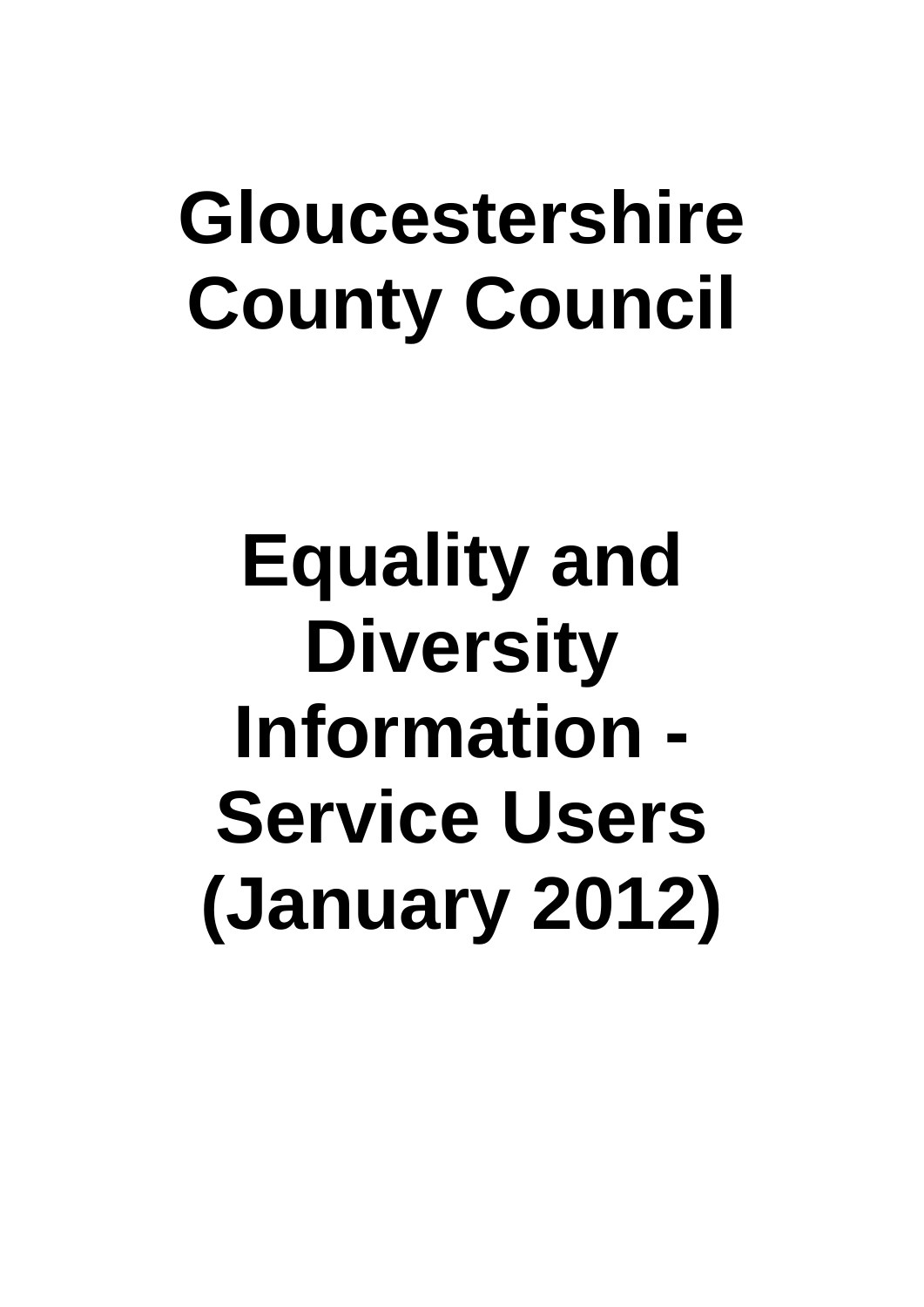| <b>Contents</b>                                        | Page         |
|--------------------------------------------------------|--------------|
| 1. Introduction                                        | 1            |
| 2. Service User Equality and Diversity<br>Information: | $\mathbf{2}$ |
| A. Adult Social Care                                   | $\mathbf{2}$ |
| <b>B. Safeguarding</b>                                 | 12           |
| C. Children's Social Care                              | 16           |
| <b>D. Schools</b>                                      | 18           |
| <b>E. Children's Centres</b>                           | 21           |
| <b>F. Libraries</b>                                    | 24           |
| <b>G. Trading Standards</b>                            | 25           |
| <b>H. Archives</b>                                     | 27           |
| <b>I. Youth Support Service</b>                        | 28           |
| <b>3. Customer Complaints</b>                          | 29           |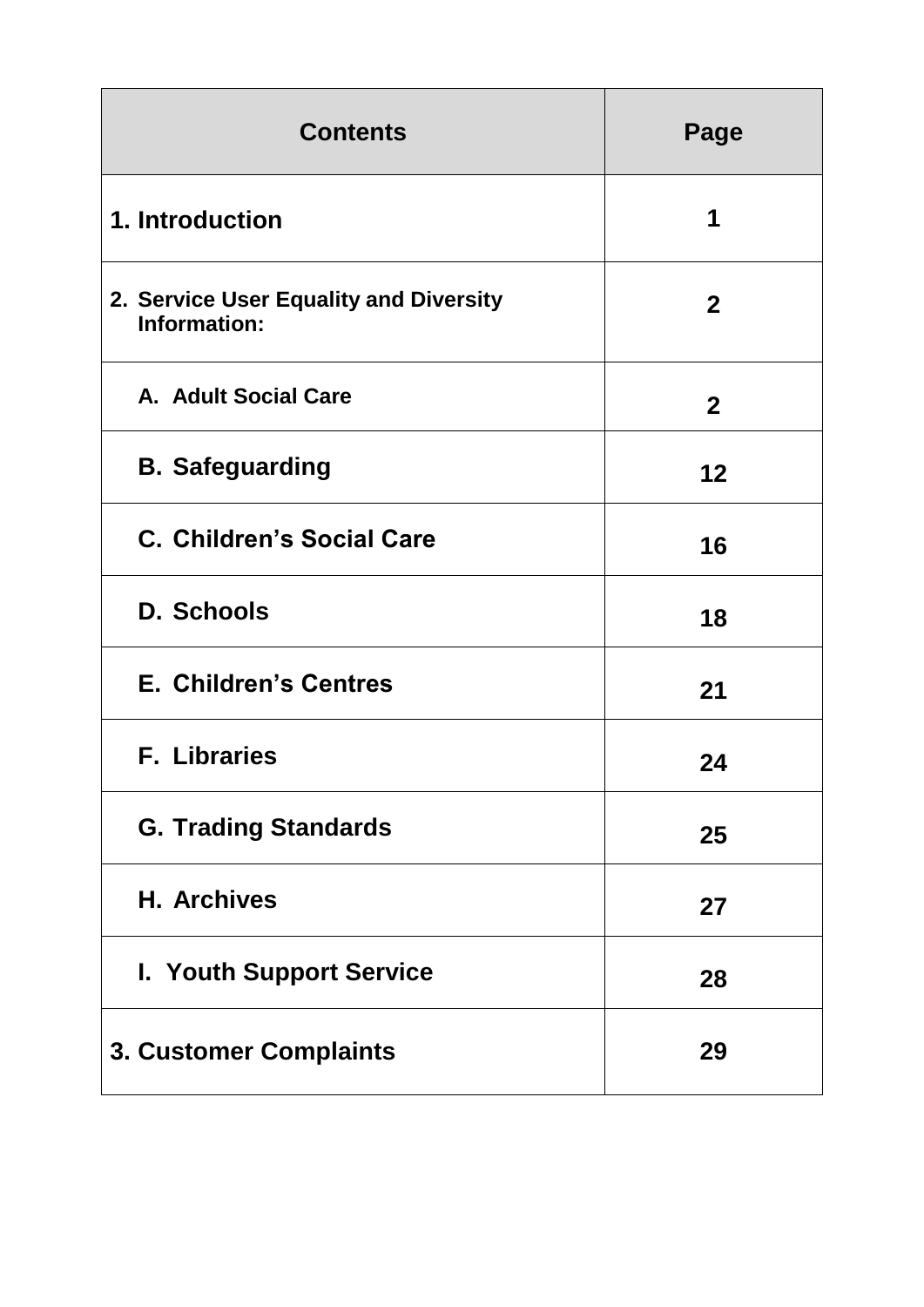## **1. Introduction**

Gloucestershire County Council (GCC) is the largest single employer in the county and a major supplier and contractor of high quality services across the whole of Gloucestershire. It is also a key player in many countywide, regional and national partnerships. As such, the Council is committed to tackling all forms of inequality, to providing the best possible standards when delivering services to our local residents and to operating within current equalities legislation.

The Equality Act (2010) replaced existing anti-discrimination laws and was designed to simplify the law, remove inconsistencies and make it easier for organisations to understand and comply with it. This Act outlined nine protected characteristics (age, disability, gender reassignment, marriage and civil partnerships, pregnancy and maternity, race, religion or belief and sexual orientation), or equality groups, which are central to the council"s policies and plans.

As a local authority we are expected to publish information on the effect that our policies and plans have had on people (both employees and service users) who have a protected characteristic, to demonstrate the extent to which we have furthered the three aims of the general equality duty, which are:

- Eliminate discrimination, harassment and victimisation and any other conduct that is prohibited by or under the Act.
- Advance equality of opportunity between people who share a relevant protected characteristic and people who do not share it.
- Foster good relations between people who share a protected characteristic and those who do not share it.

This document focuses on the service user information, specifically covering Adult Social Care, Children"s Social Care, Schools, Children"s Centres, Libraries, Trading Standards and Customer Complaints. Information covering our employees can be found at [http://www.gloucestershire.gov.uk/index.cfm?articleid=93075.](http://www.gloucestershire.gov.uk/index.cfm?articleid=93075)

We assess the impact of policies, services, strategies functions or projects across the equality groups. Our Equality Impact Assessments (EIAs) can be viewed at <http://www.gloucestershire.gov.uk/index.cfm?articleid=17212>

Monitoring service users by the protected characteristics enables the Council to ensure that its policies and plans are not discriminating any particular group. It also provides us with evidence to inform our decisions, including which services should be provided, and how.

This information will be updated on an annual basis. During this period we will work to address the gaps in our data in relation to the nine protected characteristics.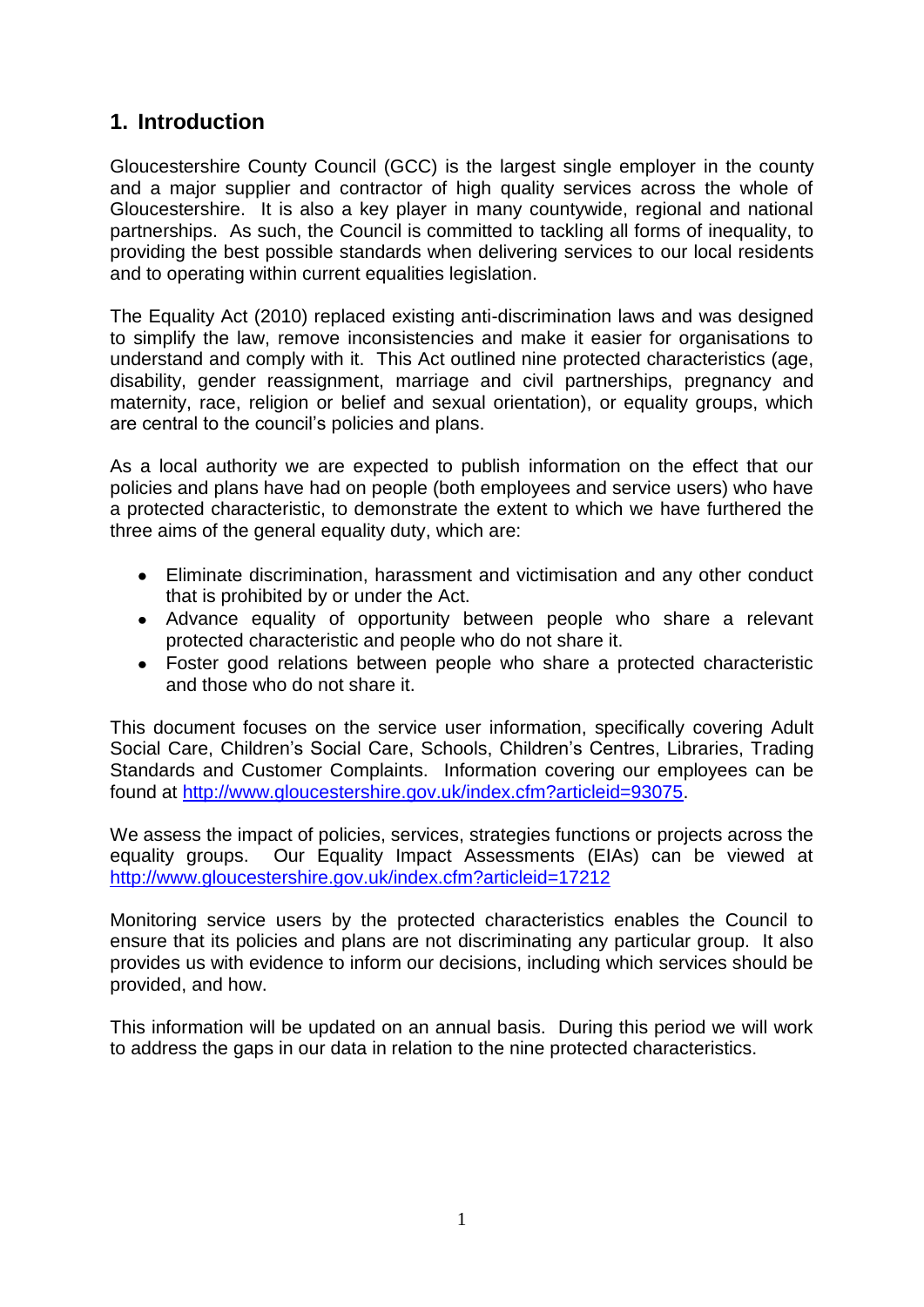## **2. Service User Equality and Diversity Information**

The information below provides a breakdown of our service users in a number of key areas.

### **A. Adult Social Care**

I. People receiving services funded by Adult Social Care (1/4/10 and 1/4/11)

|                  | <b>Service Type</b>                    |                                              |              |
|------------------|----------------------------------------|----------------------------------------------|--------------|
| <b>Age Group</b> | Services in<br>the<br><b>Community</b> | <b>Residential or</b><br><b>Nursing Care</b> | <b>Total</b> |
| $1 - 18 - 29$    | 698                                    | 92                                           | 790          |
| $2 - 30 - 44$    | 1048                                   | 177                                          | 1225         |
| $3 - 45 - 59$    | 1866                                   | 237                                          | 2103         |
| 4-60-74          | 3576                                   | 314                                          | 3890         |
| 5-75-89          | 8615                                   | 1175                                         | 9790         |
| $6 - 90 +$       | 2703                                   | 670                                          | 3373         |
| 7- Not Known     | 20                                     |                                              | 20           |
| Total            | 18526                                  | 2665                                         | 21191        |

**Comment:** 62% of our service users are 75 or older, and we support over 2,700 people aged 90 or more in the community.

|                  | Gender        |             |              |
|------------------|---------------|-------------|--------------|
| <b>Age Group</b> | <b>Female</b> | <b>Male</b> | <b>Total</b> |
| $1 - 18 - 29$    | 340           | 450         | 790          |
| $2 - 30 - 44$    | 646           | 579         | 1225         |
| $3 - 45 - 59$    | 1171          | 932         | 2103         |
| 4-60-74          | 2197          | 1693        | 3890         |
| 5-75-89          | 6357          | 3433        | 9790         |
| $6 - 90 +$       | 2564          | 809         | 3373         |
| 7- Not Known     | 13            |             | 20           |
| Total            | 13287         | 7902        | 21191        |

**Comment:** Women tend to live longer than men and this largely explains the gender imbalance.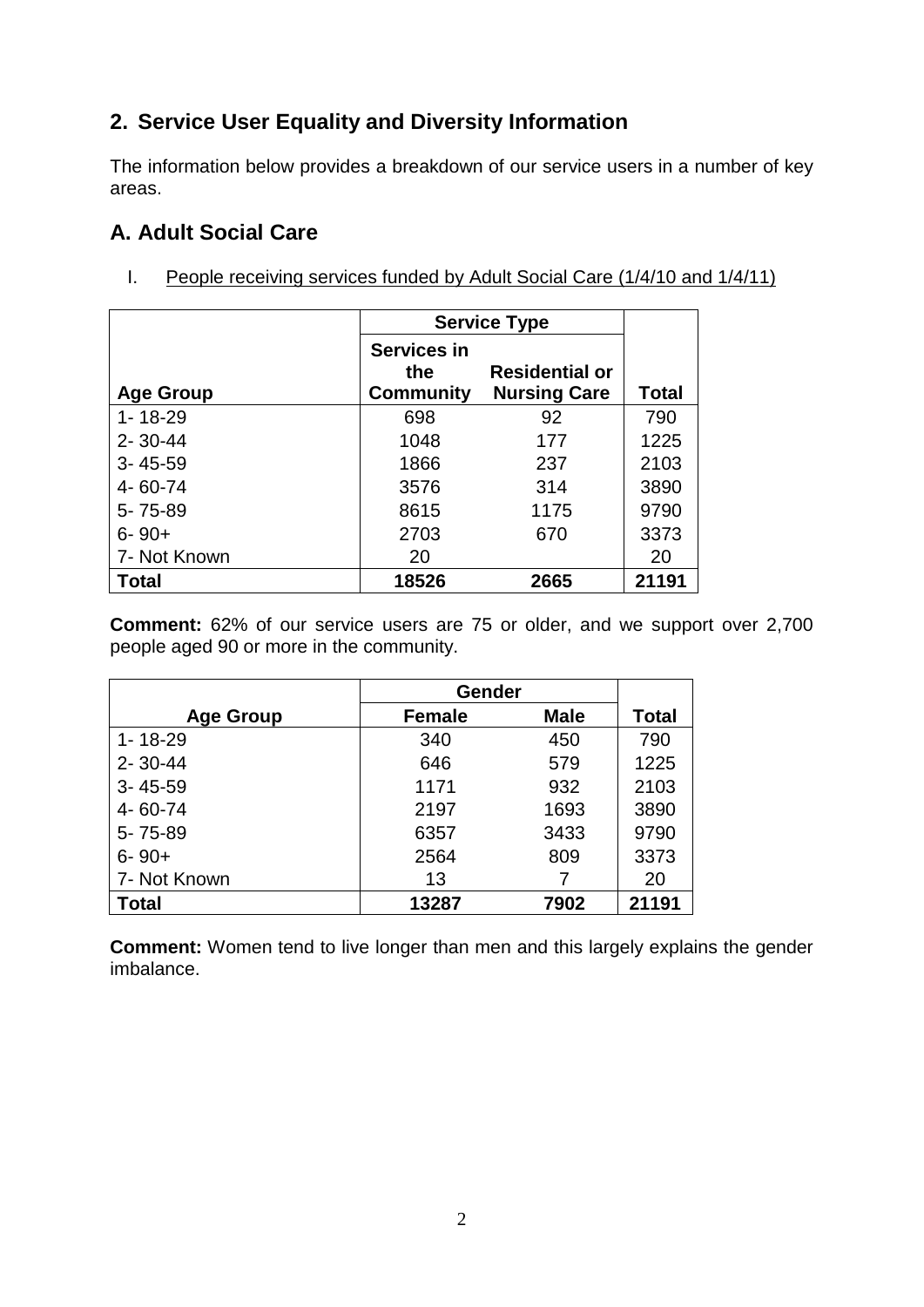|                           | <b>Gender</b>  |             |              |
|---------------------------|----------------|-------------|--------------|
| <b>Ethnicity</b>          | <b>Female</b>  | <b>Male</b> | <b>Total</b> |
| <b>White British</b>      | 12231          | 7220        | 19451        |
| <b>White Irish</b>        | 81             | 41          | 122          |
| <b>White Other</b>        | 205            | 112         | 317          |
| <b>Mixed White/Black</b>  |                |             |              |
| Caribbean                 | $5$            | $<$ 5       | 5            |
| Mixed White/Black African | $<$ 5          |             | $5$          |
| <b>Mixed White/Asian</b>  | $5$            |             | $5$          |
| <b>Mixed Other</b>        | 20             | 6           | 26           |
| Asian Indian              | 52             | 31          | 83           |
| Asian Pakistani           | 6              | $5$         | $<$ 10       |
| Asian Bangladeshi         | $\overline{7}$ | $5$         | $<$ 10       |
| <b>Asian Other</b>        | 44             | 25          | 69           |
| <b>Black Caribbean</b>    | 87             | 60          | 147          |
| <b>Black African</b>      | $<$ 5          |             | $5$          |
| <b>Black Other</b>        | 44             | 26          | 70           |
| Chinese                   | 18             | 6           | 24           |
| Other                     | 57             | 31          | 88           |
| Declined                  | 26             | 19          | 45           |
| <b>Not Recorded</b>       | 400            | 317         | 717          |
| <b>Total</b>              | 13288          | 7900-7905   | 21191        |

**Comment:** 92% of our service users describe themselves as "White British". We have an increasing number of service users from Eastern Europe and also some from the Black Caribbean community. We manage to collect ethnicity data on almost 97% of our service users.

| <b>Religion</b>           | <b>Total</b> |
|---------------------------|--------------|
| Church of England         | 9635         |
| Not Known                 | 4085         |
| Not Recorded              | 3244         |
| Atheist/None              | 1335         |
| <b>Roman Catholic</b>     | 853          |
| Christian                 | 559          |
| Methodist                 | 425          |
| <b>Baptist</b>            | 234          |
| Other                     | 233          |
| Muslim                    | 108          |
| <b>Church of Scotland</b> | 83           |
| Jehovah's Witness         | 77           |
| Protestant                | 46           |
| Hindu                     | 39           |
| Pentecostal               | 38           |
| Agnostic                  | 30           |
| Spiritualist              | 29           |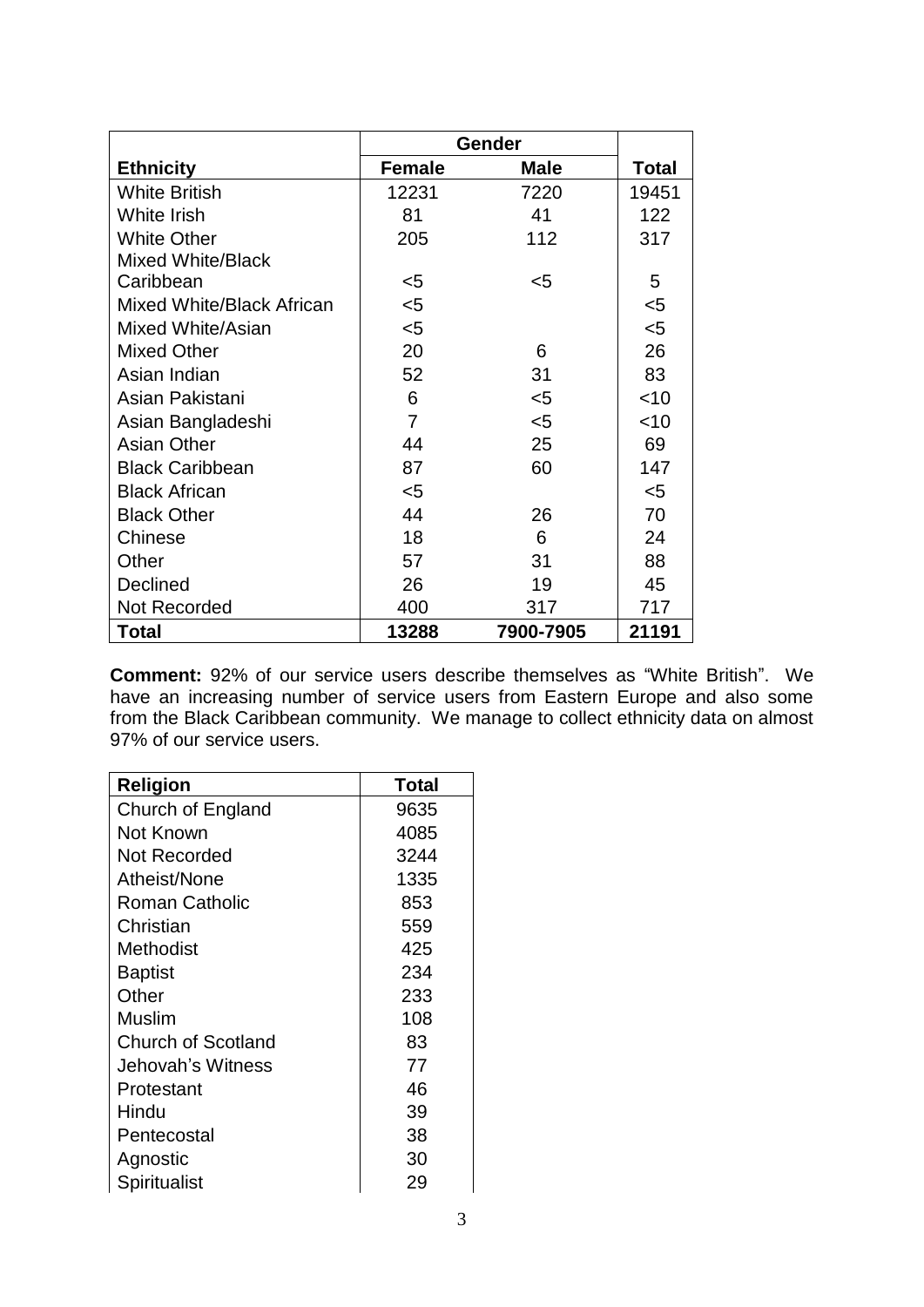| Quaker                     | 23    |
|----------------------------|-------|
| <b>Buddhist</b>            | 19    |
| <b>Free Churches</b>       | 18    |
| <b>Greek Orthodox</b>      | 16    |
| <b>Christian Scientist</b> | 15    |
| Jewish                     | 15    |
| Mormon                     | 12    |
| Seventh Day Adventist      | 11    |
| Sikh                       | <5    |
| <b>Plymouth Brethren</b>   | 5>    |
| Total                      | 21191 |

|                                                          | <b>Sensory Impairments</b> |                                          |                                   |                                 |       |
|----------------------------------------------------------|----------------------------|------------------------------------------|-----------------------------------|---------------------------------|-------|
| <b>Areas of Disability or</b><br><b>Need</b>             | <b>None</b>                | <b>Dual Sensory</b><br><b>Impairment</b> | <b>Hearing</b><br>Impair-<br>ment | <b>Sight</b><br>Impair-<br>ment | Total |
| <b>Physical Disabilities</b>                             | 12691                      | 1012                                     | 1983                              | 2002                            | 17688 |
| <b>Mental Health Issues</b>                              | 3997                       | 312                                      | 443                               | 629                             | 5381  |
| <b>Substance Misuse</b>                                  | 60                         | $5$                                      | 5                                 | $<$ 5                           | 70    |
| <b>Learning Disabilities</b><br><b>Autistic Spectrum</b> | 1751                       | 66                                       | 109                               | 166                             | 2092  |
| <b>Disorders</b>                                         | 179                        | 6                                        | 15                                | 21                              | 221   |
| Dementia                                                 | 1694                       | 179                                      | 260                               | 356                             | 2489  |
| Carers                                                   | 1112                       | 67                                       | 108                               | 89                              | 1376  |
| <b>Total</b>                                             | 16194                      | 1012                                     | 1983                              | 2002                            | 21191 |

**Comment:** The biggest area of need for social care service users is physical disabilities. Almost 24% have some level of sensory impairment, with over 1000 having problems with both sight & hearing. About a quarter of our service users have some mental health issues, and that includes nearly two and a half thousand people with dementia. Over 6% of our service users also provide regular help to others; often elderly people who have cared for others for years eventually become service users in their own right.

| <b>Areas of Disability or Need:</b><br>Other Disabilities of people with Dementia |      |
|-----------------------------------------------------------------------------------|------|
| <b>Physical Disabilities</b>                                                      | 2351 |
| <b>Substance Misuse</b>                                                           | 9    |
| <b>Learning Disabilities</b>                                                      | 65   |
| <b>Autistic Spectrum Disorders</b>                                                | 6    |
| Carers                                                                            | 111  |
| <b>Total</b>                                                                      | 2489 |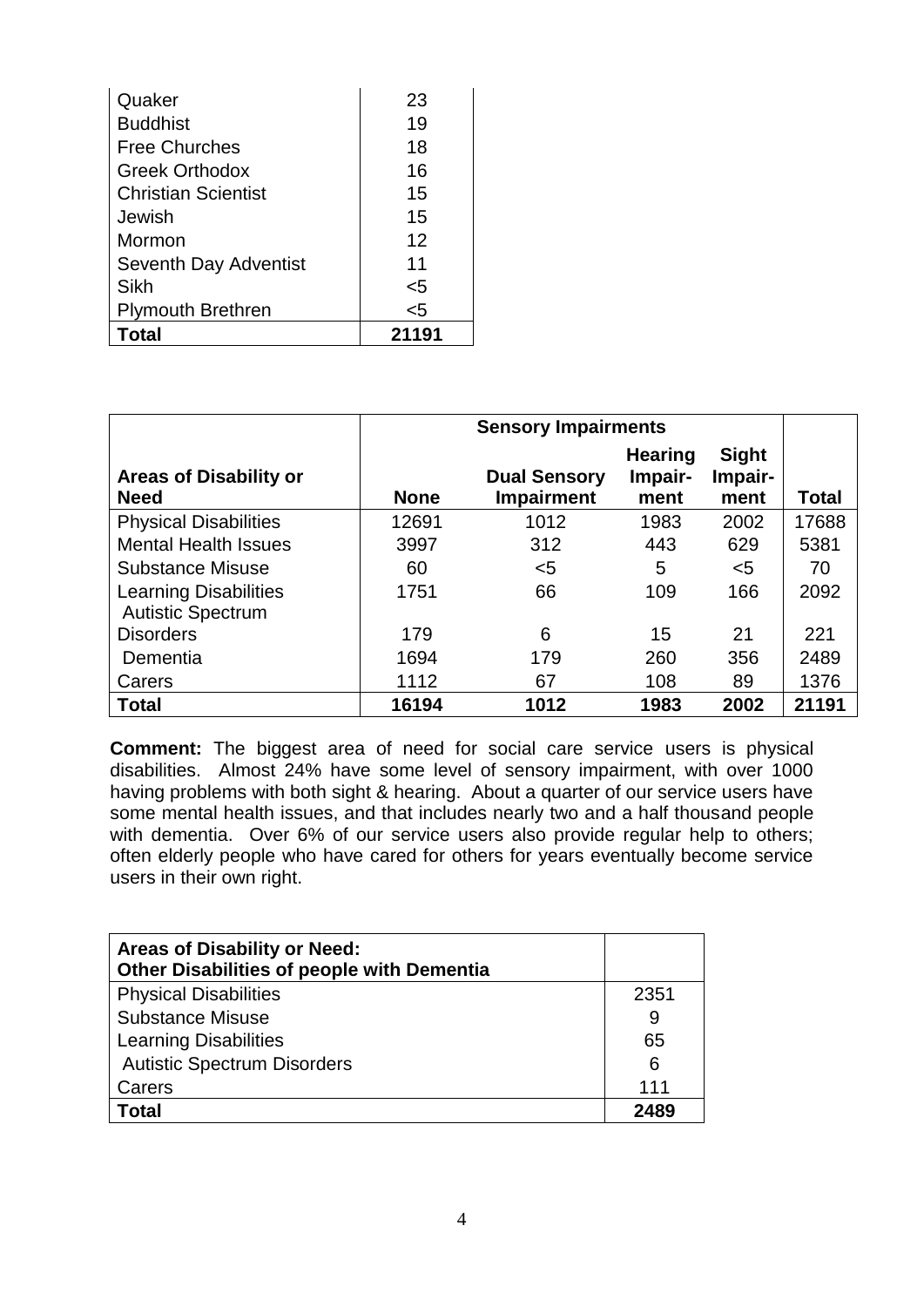| <b>Areas of Disability or Need:</b><br>Other Disabilities of people with Learning Disabilities |      |
|------------------------------------------------------------------------------------------------|------|
| <b>Physical Disabilities</b>                                                                   | 1401 |
| <b>Mental Health Issues</b>                                                                    | 579  |
| Substance Misuse                                                                               | $5$  |
| <b>Autistic Spectrum Disorders</b>                                                             | 187  |
| Dementia                                                                                       | 65   |
| Carers                                                                                         | 65   |
| Total                                                                                          | 2092 |

**Comment:** People with learning disabilities often have multiple disabilities. Many people with LD (16.3% of our service users) also have sensory problems.

|                  | Gender        |             |              |
|------------------|---------------|-------------|--------------|
| <b>Age Group</b> | <b>Female</b> | <b>Male</b> | <b>Total</b> |
| 0-Under 18       | $5$           | $5$         | $<$ 10       |
| 1-18-29          | 200           | 250         | 450          |
| $2 - 30 - 44$    | 362           | 319         | 681          |
| $3 - 45 - 59$    | 731           | 607         | 1338         |
| 4-60-74          | 1588          | 1217        | 2805         |
| 5-75-89          | 4721          | 2605        | 7326         |
| $6 - 90 +$       | 1684          | 587         | 2271         |
| 7- Not Known     | $<$ 10        | $5$         | ~10          |
| Total            | 9292          | 5590        | 14882        |

II. Assessments Completed (1/4/10 and 31/3/11)

**Comment:** This table shows a basic breakdown by age and gender of all the people assessed during the year. Nearly 65% of people assessed were aged 75 or over, but we do assess some young people known to children's' services as they come to their 18<sup>th</sup> birthday. Most young people with disabilities stay in education until they are over 18 so are assessed at this point. As with service users, there are more elderly women requesting our help than men.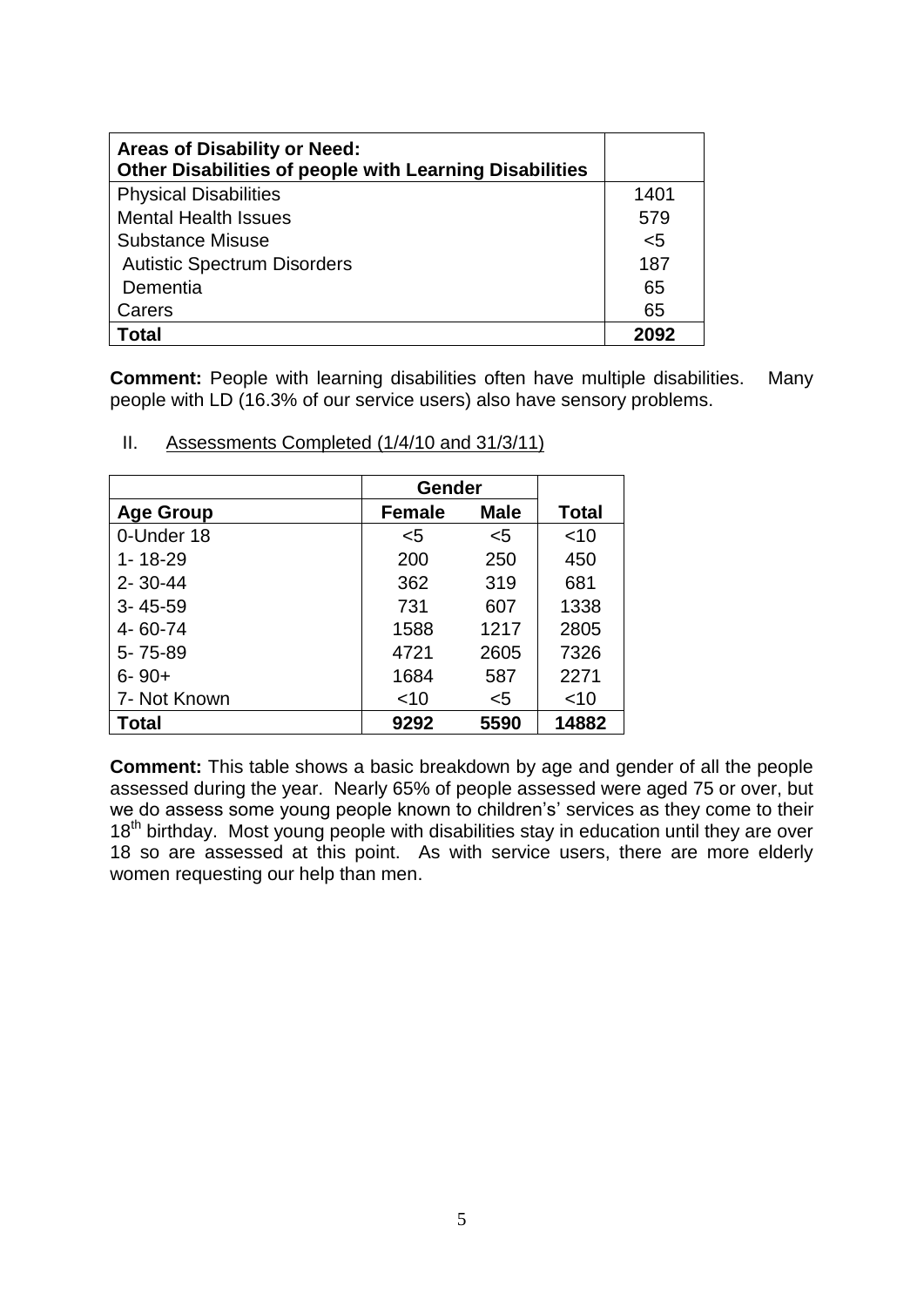For monitoring purposes we collect information about assessments of people who are not currently receiving services from adult social care. These are described as "new" although many of them have received services in the past.

| <b>NEW SERVICE USERS</b><br><b>ONLY</b><br>by Age Group | <b>People</b><br>having<br>Limited<br><b>Assessments</b> | <b>People</b><br>having<br>Full<br><b>Assess-</b><br>ments | <b>People</b><br><b>Assessed</b><br>before<br><b>Reable-</b><br>ment | Total<br><b>People</b><br><b>Assessed</b> |
|---------------------------------------------------------|----------------------------------------------------------|------------------------------------------------------------|----------------------------------------------------------------------|-------------------------------------------|
| 0-Under 18                                              | $5$                                                      | $5$                                                        | 0                                                                    | $5$                                       |
| $1 - 18 - 29$                                           | 10                                                       | 176                                                        | 59                                                                   | 229                                       |
| $2 - 30 - 44$                                           | 35                                                       | 296                                                        | 98                                                                   | 395                                       |
| $3 - 45 - 59$                                           | 100                                                      | 644                                                        | 172                                                                  | 816                                       |
| 4-60-74                                                 | 396                                                      | 1415                                                       | 412                                                                  | 1879                                      |
| 5-75-89                                                 | 1422                                                     | 3412                                                       | 1235                                                                 | 4803                                      |
| $6 - 90 +$                                              | 367                                                      | 916                                                        | 347                                                                  | 1217                                      |
| 7- Not Known                                            | $5$                                                      | $5$                                                        | $5$                                                                  | $<$ 10                                    |
|                                                         |                                                          |                                                            | 2320-                                                                |                                           |
| Total                                                   | 2333                                                     | 6865                                                       | 2325                                                                 | 9349                                      |

**Comment:** We perform 3 kinds of assessments: Limited assessments look at one specific aspect of people"s lives and provide enough information to suggest short term or minimal interventions to solve a specific problem. Full assessments cover many aspects of peoples lives and are required to support applications for major funding or long term interventions. Reablement assessments look at whether the service user could be assisted to live independently or with less support if reablement or telecare services were provided. Reablement is available to people of any age; the determining factor is whether they could benefit from this sort of service. Many people receive more than one assessment in a year – at least one person in 5 is assessed at least twice in the year as a new service user.

|                           | Gender        |             |              |
|---------------------------|---------------|-------------|--------------|
| <b>Ethnicity</b>          | <b>Female</b> | <b>Male</b> | <b>Total</b> |
| <b>White British</b>      | 8481          | 5062        | 13543        |
| White Irish               | 58            | 32          | 90           |
| <b>White Other</b>        | 132           | 71          | 203          |
| Mixed White/Black         |               |             |              |
| Caribbean                 | <5            | <5          | ~10          |
| Mixed White/Black African | $5$           |             | <5           |
| Mixed White/Asian         | $5$           |             | <5           |
| Mixed Other               | 10            | <5          | 14           |
| Asian Indian              | 33            | 22          | 55           |
| Asian Pakistani           | $<$ 10        | <5          | 7            |
| Asian Bangladeshi         | <5            | $<$ 5       | 8            |
| Casian Other              | 35            | 14          | 49           |
| <b>Black Caribbean</b>    | 56            | 39          | 95           |
| <b>Black African</b>      | <5            |             | <5           |
| <b>Black Other</b>        | 36            | 18          | 54           |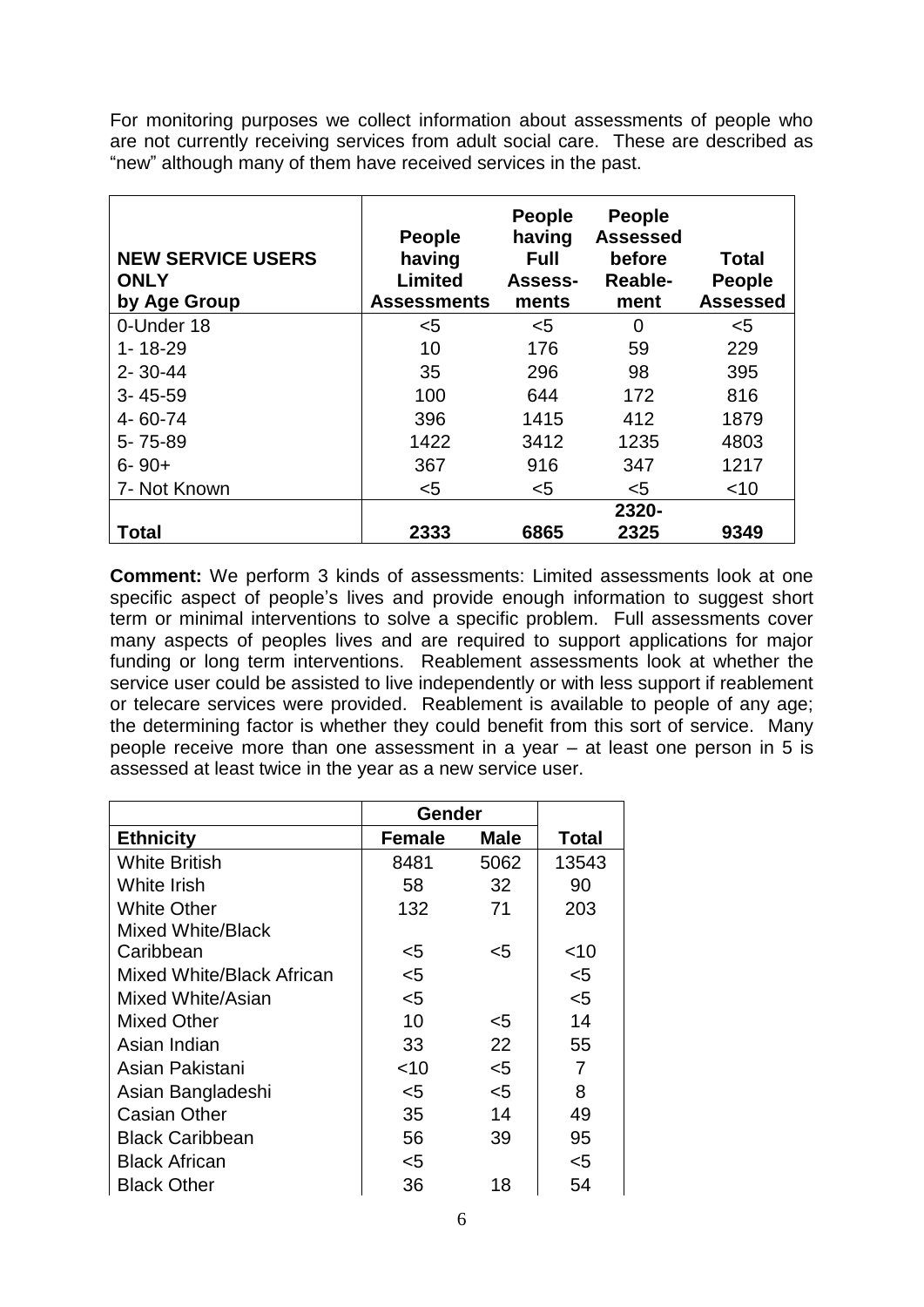| Chinese         | 13   | $<$ 5 | $<$ 20 |
|-----------------|------|-------|--------|
| Other           | 39   | 25    | 64     |
| Declined to Say | 19   | 17    | 36     |
| Not Recorded    | 360  | 276   | 636    |
| Total           | 9292 | 5590  | 14882  |

**Comment:** The range of ethnicities of people requesting our help is broadly similar to the range receiving services.

| <b>Religion</b>            | <b>Total</b> |
|----------------------------|--------------|
| Church of England          | 6587         |
| Not Known                  | 2973         |
| <b>Not Recorded</b>        | 2246         |
| Atheist/None               | 953          |
| <b>Roman Catholic</b>      | 608          |
| Christian                  | 410          |
| Methodist                  | 320          |
| Other                      | 193          |
| <b>Baptist</b>             | 172          |
| <b>Muslim</b>              | 73           |
| <b>Church of Scotland</b>  | 70           |
| Jehovah's Witness          | 48           |
| Protestant                 | 39           |
| Hindu                      | 28           |
| Pentecostal                | 25           |
| Agnostic                   | 21           |
| Spiritualist               | 20           |
| <b>Buddhist</b>            | 16           |
| Quaker                     | 16           |
| Jewish                     | 12           |
| <b>Free Churches</b>       | 10           |
| <b>Christian Scientist</b> | 9            |
| <b>Greek Orthodox</b>      | 9            |
| Mormon                     | 9            |
| Seventh Day Adventist      | 9            |
| Sikh                       | $5$          |
| <b>Plymouth Brethren</b>   | $<$ 5        |
| <b>Total</b>               | 14882        |

**Comment:** The range of religious beliefs of people requesting our help is broadly similar to the range receiving services.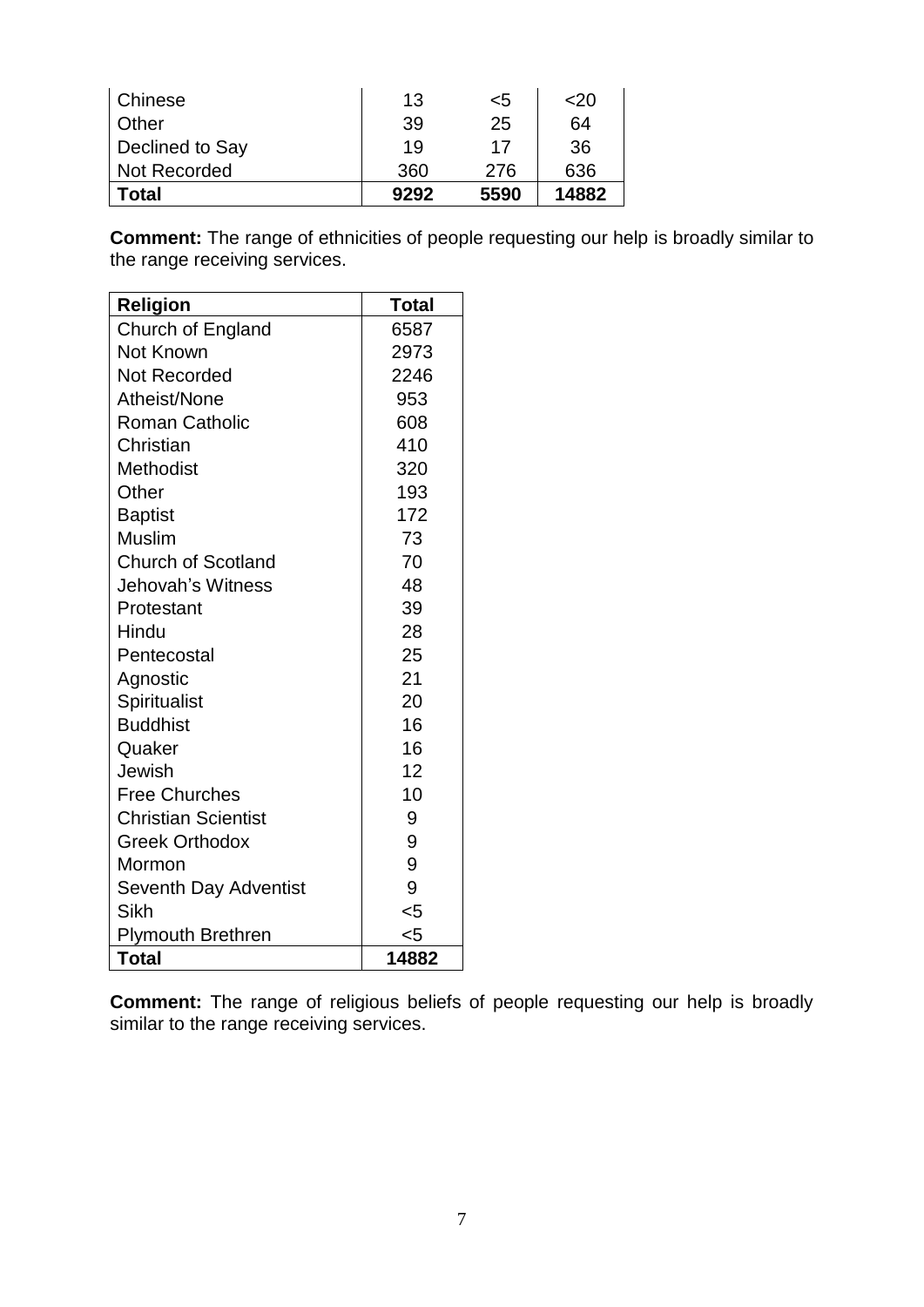| <b>Areas of Disability or Need</b> | <b>None</b> | Dual<br><b>Sensory</b><br><b>Impairment</b> | <b>Hearing</b><br>Impair-<br>ment | <b>Sight</b><br>Impair-<br>ment | <b>Total</b> |
|------------------------------------|-------------|---------------------------------------------|-----------------------------------|---------------------------------|--------------|
| <b>Physical Disabilities</b>       | 8873        | 860                                         | 1594                              | 1489                            | 12816        |
| <b>Mental Health Issues</b>        | 2941        | 271                                         | 386                               | 511                             | 4109         |
| <b>Substance Misuse</b>            | 52          | <5                                          | <5                                | $<$ 5                           | 60           |
| <b>Learning Disabilities</b>       | 704         | 39                                          | 59                                | 82                              | 884          |
| <b>Autistic Spectrum Disorders</b> | 102         | $<$ 5                                       | $<$ 10                            | 15                              | 128          |
| Dementia                           | 1438        | 159                                         | 233                               | 303                             | 2133         |
| Carers                             | 668         | 59                                          | 82                                | 70                              | 879          |
| <b>Total</b>                       | 10939       | 860                                         | 1594                              | 1489                            | 14882        |

**Comment:** People with dementia are much more likely to be re-assessed because their needs change and they are more likely to have carers assessments – their carers need more support than those for people with other needs. This accounts for the higher assessment rates among people with mental health issues as well. Otherwise, assessment rates are broadly comparable with service user rates.

#### III. Carers Assessments (1/4/10 and 31/3/11)

This section outlines details about people assessed during the year where the assessment also reflected the needs of an informal carer. The details provided relate to the service user rather than the carer(s) because often the carer does not want their personal information used for statistical purposes.

|                  | Gender        |             |              |
|------------------|---------------|-------------|--------------|
| <b>Age Group</b> | <b>Female</b> | <b>Male</b> | <b>Total</b> |
| $1 - 18 - 29$    | 65            | 76          | 141          |
| $2 - 30 - 44$    | 94            | 77          | 171          |
| $3 - 45 - 59$    | 189           | 175         | 364          |
| $4 - 60 - 74$    | 450           | 408         | 858          |
| 5-75-89          | 1385          | 943         | 2328         |
| $6 - 90 +$       | 584           | 205         | 789          |
| 7- Not Known     | $5$           |             | $5$          |
| Total            | 2768          | 1884        | 4652         |

**Comment:** Older service users are slightly more likely to have carers assessments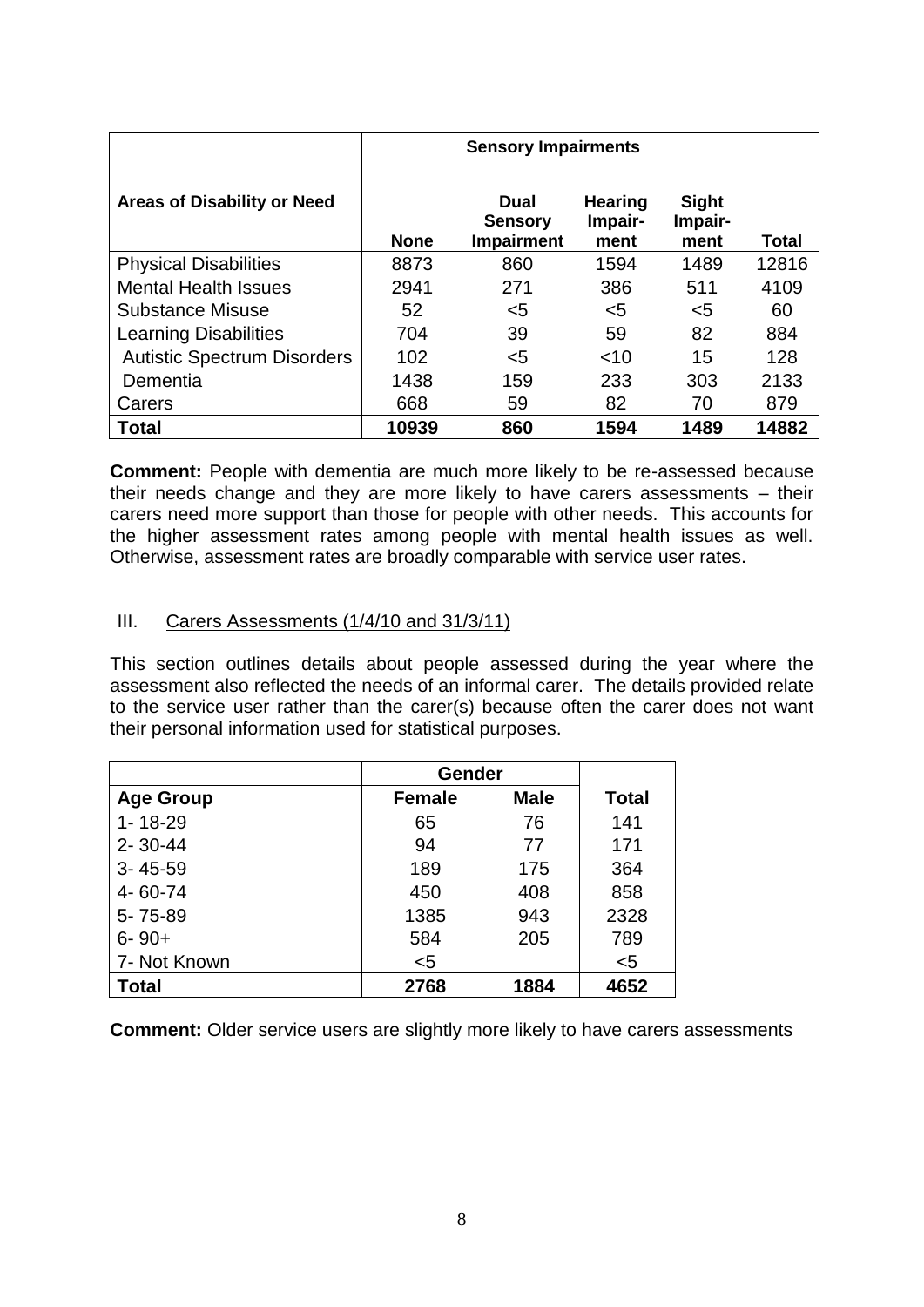| <b>Age Group</b> | <b>Carers for</b><br>People<br>having<br>Limited<br><b>Assessments</b> | <b>Carers for</b><br>People<br>having Full<br><b>Assessments</b> | <b>Carers for</b><br>People<br><b>Assessed</b><br>before<br><b>Reablement</b> | <b>Total</b><br>People<br><b>Assessed</b><br>with Carers<br><b>Component</b> |
|------------------|------------------------------------------------------------------------|------------------------------------------------------------------|-------------------------------------------------------------------------------|------------------------------------------------------------------------------|
| $1 - 18 - 29$    | 0                                                                      | 52                                                               | $5$                                                                           | 50-55                                                                        |
| $2 - 30 - 44$    | 0                                                                      | 75                                                               | $5$                                                                           | 75-80                                                                        |
| $3 - 45 - 59$    | 0                                                                      | 167                                                              | 14                                                                            | 179                                                                          |
| 4-60-74          | 0                                                                      | 460                                                              | 39                                                                            | 489                                                                          |
|                  |                                                                        |                                                                  |                                                                               | 1185-                                                                        |
| 5-75-89          | $5$                                                                    | 1106                                                             | 144                                                                           | 1190                                                                         |
| $6 - 90 +$       | 0                                                                      | 272                                                              | 56                                                                            | 305                                                                          |
| 7- Not Known     | 0                                                                      | 0                                                                | $5$                                                                           | $<$ 5                                                                        |
| Total            | <5                                                                     | 2132                                                             | 260                                                                           | 2296                                                                         |

**Comment:** Most carers assessments happen in relation to full assessments rather than limited or reablement assessments.

|                          | Gender |                   |        |
|--------------------------|--------|-------------------|--------|
| <b>Ethnicity</b>         | Female | <b>Male</b>       | Total  |
| <b>White British</b>     | 2574   | 1758              | 4332   |
| White Irish              | 20     | $12 \overline{ }$ | 32     |
| <b>White Other</b>       | 40     | 20                | 60     |
| <b>Mixed White/Black</b> |        |                   |        |
| Caribbean                | $<$ 5  | <5                | $<$ 5  |
| Mixed White/Asian        | $5$    |                   | $5$    |
| <b>Mixed Other</b>       | $5$    | $5$               | $<$ 10 |
| Asian Indian             | 19     | 5                 | 24     |
| Asian Pakistani          | $5$    |                   | $5$    |
| Asian Bangladeshi        | $<$ 5  | $<$ 5             | $5$    |
| <b>Asian Other</b>       | 11     | $5$               | 14     |
| <b>Black Caribbean</b>   | 14     | 17                | 31     |
| <b>Black African</b>     | $5$    |                   | $5$    |
| <b>Black Other</b>       | 5      | $<$ 5             | $<$ 10 |
| Chinese                  | 5      | $<$ 5             | $<$ 10 |
| Other                    | 10     | 9                 | 19     |
| Declined                 | 6      | $5$               | $<$ 10 |
| Not Recorded             | 56     | 45                | 101    |
| <b>Total</b>             | 2768   | 1884              | 4652   |

**Comment:** The range of ethnicities of people with carers requesting our help is broadly similar to the range receiving services.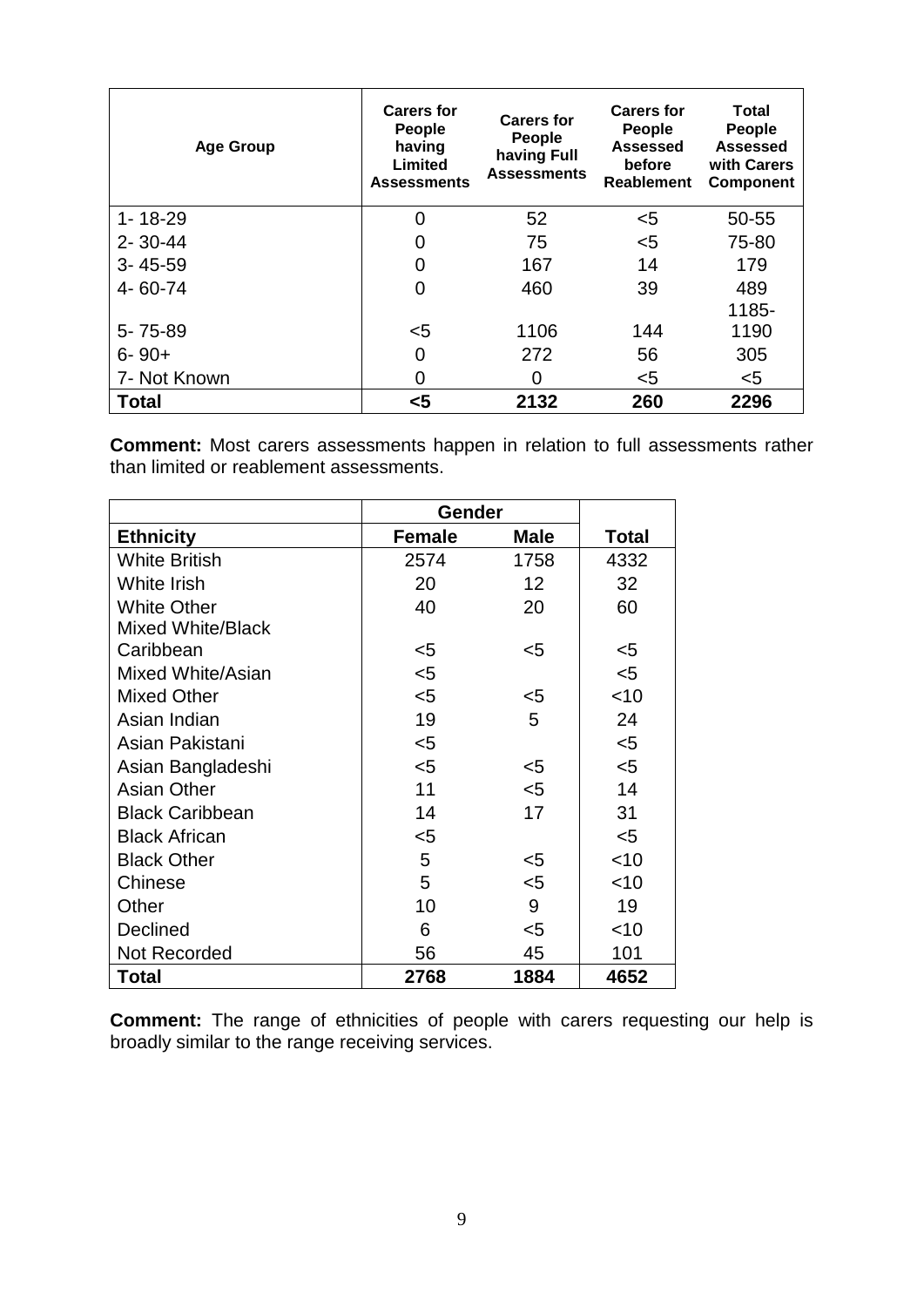| <b>Religion</b>            | <b>Total</b>   |
|----------------------------|----------------|
| Church of England          | 2253           |
| Not Known                  | 872            |
| Not Recorded               | 560            |
| Atheist/None               | 314            |
| <b>Roman Catholic</b>      | 176            |
| Christian                  | 120            |
| <b>Methodist</b>           | 93             |
| Other                      | 61             |
| <b>Baptist</b>             | 60             |
| <b>Muslim</b>              | 32             |
| <b>Church of Scotland</b>  | 23             |
| <b>Jehovah's Witness</b>   | 18             |
| Protestant                 | 14             |
| Pentecostal                | 12             |
| Hindu                      | $\overline{7}$ |
| Spiritualist               | 6              |
| Mormon                     | 5              |
| Agnostic                   | $5$            |
| <b>Greek Orthodox</b>      | $5$            |
| Jewish                     | $5$            |
| Quaker                     | $5$            |
| <b>Buddhist</b>            | $5$            |
| <b>Free Churches</b>       | $5$            |
| <b>Christian Scientist</b> | $5$            |
| Seventh Day Adventist      | $5$            |
| <b>Sikh</b>                | $5$            |
| <b>Total</b>               | 4652           |

**Comment:** The range of religious beliefs of people with carers requesting our help is broadly similar to the range receiving services.

| <b>Areas of Disability or Need</b> | <b>None</b> | <b>Dual</b><br><b>Sensory</b><br><b>Impairment</b> | <b>Hearing</b><br>Impair-<br>ment | <b>Sight</b><br>Impair-<br>ment | <b>Total</b> |
|------------------------------------|-------------|----------------------------------------------------|-----------------------------------|---------------------------------|--------------|
| <b>Physical Disabilities</b>       | 2974        | 341                                                | 379                               | 589                             | 4283         |
| <b>Mental Health Issues</b>        | 1160        | 135                                                | 150                               | 235                             | 1680         |
| <b>Substance Misuse</b>            |             | <5                                                 | $5$                               | $\leq 5$                        | 11           |
| <b>Learning Disabilities</b>       | 184         | 13                                                 | 19                                | 35                              | 251          |
| <b>Autistic Spectrum Disorders</b> | 27          | <5                                                 | <5                                | 7                               | 40           |
| Dementia                           | 716         | 81                                                 | 111                               | 160                             | 1068         |
| Carers                             | 170         | 17                                                 | 16                                | 29                              | 232          |
| <b>Total</b>                       | 3343        | 341                                                | 379                               | 589                             | 4652         |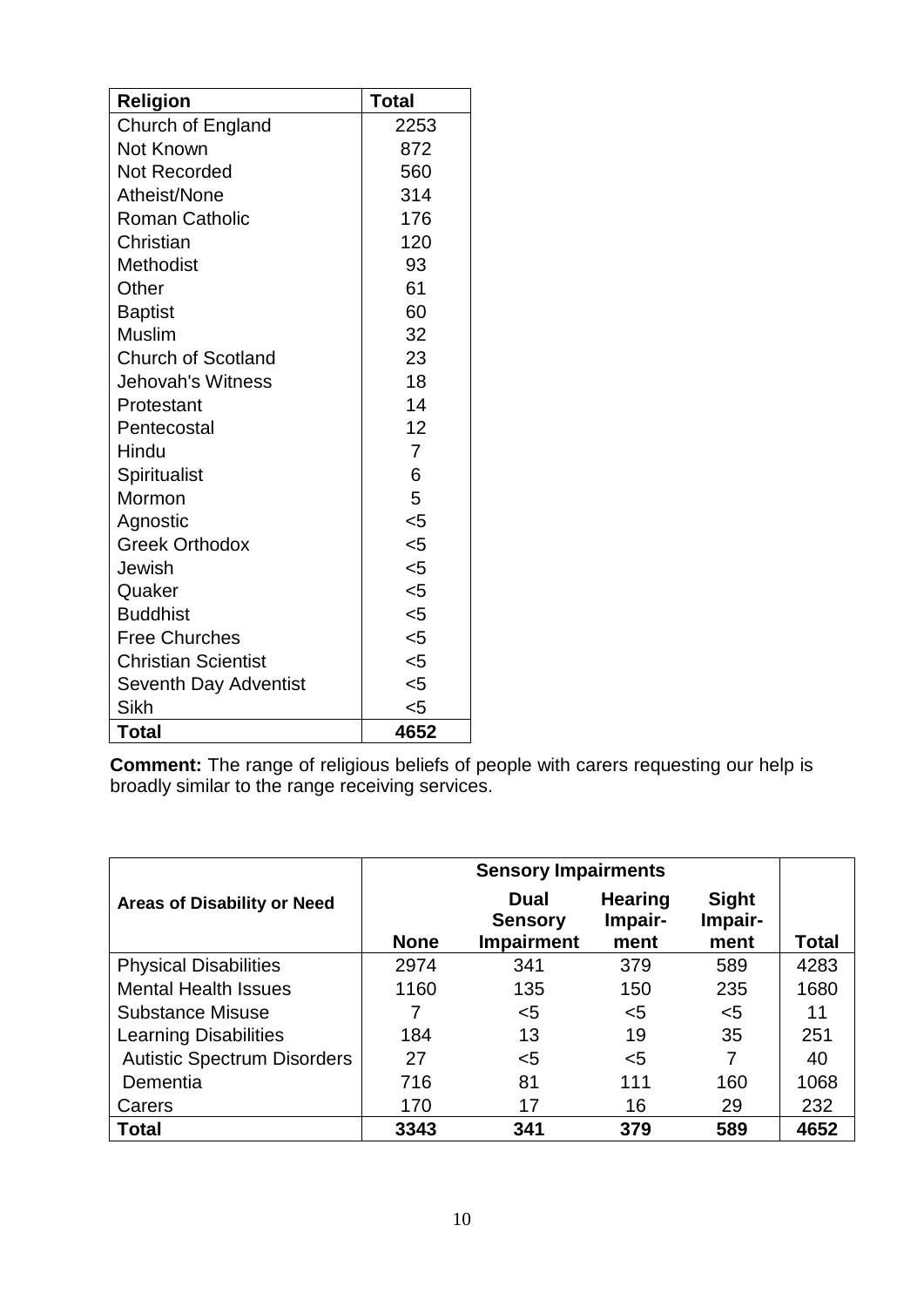# **B. Safeguarding (Abuse of Vulnerable Adults return 2010/11)**

|              |                                                                |        | <b>Alerts</b>  |                | <b>Referrals</b> |                |              | <b>Repeat Referrals</b> |                         |                | <b>Completed Referrals</b> |                |                |
|--------------|----------------------------------------------------------------|--------|----------------|----------------|------------------|----------------|--------------|-------------------------|-------------------------|----------------|----------------------------|----------------|----------------|
|              | <b>Primary client group:</b>                                   | Female | <b>Male</b>    | <b>Total</b>   | <b>Female</b>    | <b>Male</b>    | <b>Total</b> | Female                  | <b>Male</b>             | <b>Total</b>   | Female                     | <b>Male</b>    | <b>Total</b>   |
| Age          | Physical disability, frailty and sensory<br>impairment (Total) | 38     | 47             | 85             | 7                | 11             | 18           | 0                       | $\overline{2}$          | $\overline{2}$ | 12                         | 12             | 24             |
|              | of which: Sensory Impairment                                   | 1      | $\mathbf{1}$   | $\overline{2}$ | 1                | 1              | 2            | 0                       | $\mathbf 0$             | 0              | $\mathbf{1}$               | $\mathbf{1}$   | $\overline{2}$ |
| group        | <b>Mental Health (Total)</b>                                   | 42     | 46             | 88             | 8                | 4              | 12           | $\overline{3}$          | $\mathbf{1}$            | 4              | 12                         | $\overline{7}$ | 19             |
|              | of which: Dementia                                             | 1      | $\overline{2}$ | 3              | $\Omega$         | $\mathbf 0$    | $\Omega$     | $\Omega$                | $\mathbf 0$             | $\Omega$       | $\overline{2}$             | $\mathbf{0}$   | $\overline{2}$ |
| $18 -$       | <b>Learning Disability</b>                                     | 122    | 155            | 277            | 49               | 56             | 105          | 11                      | 10                      | 21             | 44                         | 54             | 98             |
| 64           | <b>Substance misuse</b>                                        | 1      | $\overline{2}$ | 3              | $\Omega$         | $\mathbf 0$    | 0            | $\mathbf 0$             | $\mathbf 0$             | 0              | 0                          | $\mathbf 0$    | $\mathbf 0$    |
|              | <b>Other Vulnerable People</b>                                 | 26     | 24             | 50             | 3                | $\mathbf{1}$   | 4            | 0                       | $\mathbf 0$             | 0              | $\overline{2}$             | $\mathbf 1$    | 3              |
|              | Total aged 18 - 64                                             | 229    | 274            | 503            | 67               | 72             | 139          | 14                      | 13                      | 27             | 70                         | 74             | 144            |
|              |                                                                |        |                |                |                  |                |              |                         |                         |                |                            |                |                |
|              | Physical disability, frailty and sensory<br>impairment (Total) | 41     | 35             | 76             | 10               | $\mathbf{3}$   | 13           | $\overline{2}$          | $\mathbf{1}$            | 3              | 11                         | 9              | 20             |
| Age          | of which: Sensory Impairment                                   | 0      | 0              | $\Omega$       | $\Omega$         | 0              | 0            | 0                       | $\mathbf 0$             | 0              | $\Omega$                   | 0              | $\bf{0}$       |
| group        | <b>Mental Health (Total)</b>                                   | 16     | 8              | 24             | 7                | $\overline{3}$ | 10           | 0                       | $\mathbf{1}$            |                | 5                          | $\overline{3}$ | 8              |
|              | of which: Dementia                                             | 16     | 8              | 24             | $\overline{7}$   | $\overline{3}$ | 10           | 0                       | $\mathbf{1}$            |                | 5                          | $\overline{3}$ | 8              |
| $65 -$<br>74 | <b>Learning Disability</b>                                     | 0      | 0              | 0              | 0                | $\mathbf 0$    | 0            | 0                       | 0                       | 0              | 0                          | $\mathbf 0$    | $\mathbf 0$    |
|              | <b>Substance misuse</b>                                        | 0      | 0              | $\mathbf 0$    | $\Omega$         | $\mathbf 0$    | 0            | 0                       | $\mathbf 0$             | 0              | 0                          | $\mathbf 0$    | $\mathbf 0$    |
|              | <b>Other Vulnerable People</b>                                 | 0      | 0              | 0              | $\Omega$         | $\mathbf 0$    | 0            | 0                       | $\mathbf 0$             | 0              | 0                          | $\mathbf 0$    | $\mathbf 0$    |
|              | Total aged 65 - 74                                             | 57     | 43             | 100            | 17               | 6              | 23           | $\mathbf{2}$            | $\overline{\mathbf{2}}$ | 4              | 16                         | 12             | 28             |

#### **Number of alerts, referrals, repeat referrals and completed referrals by age, primary client group and gender of alleged victim**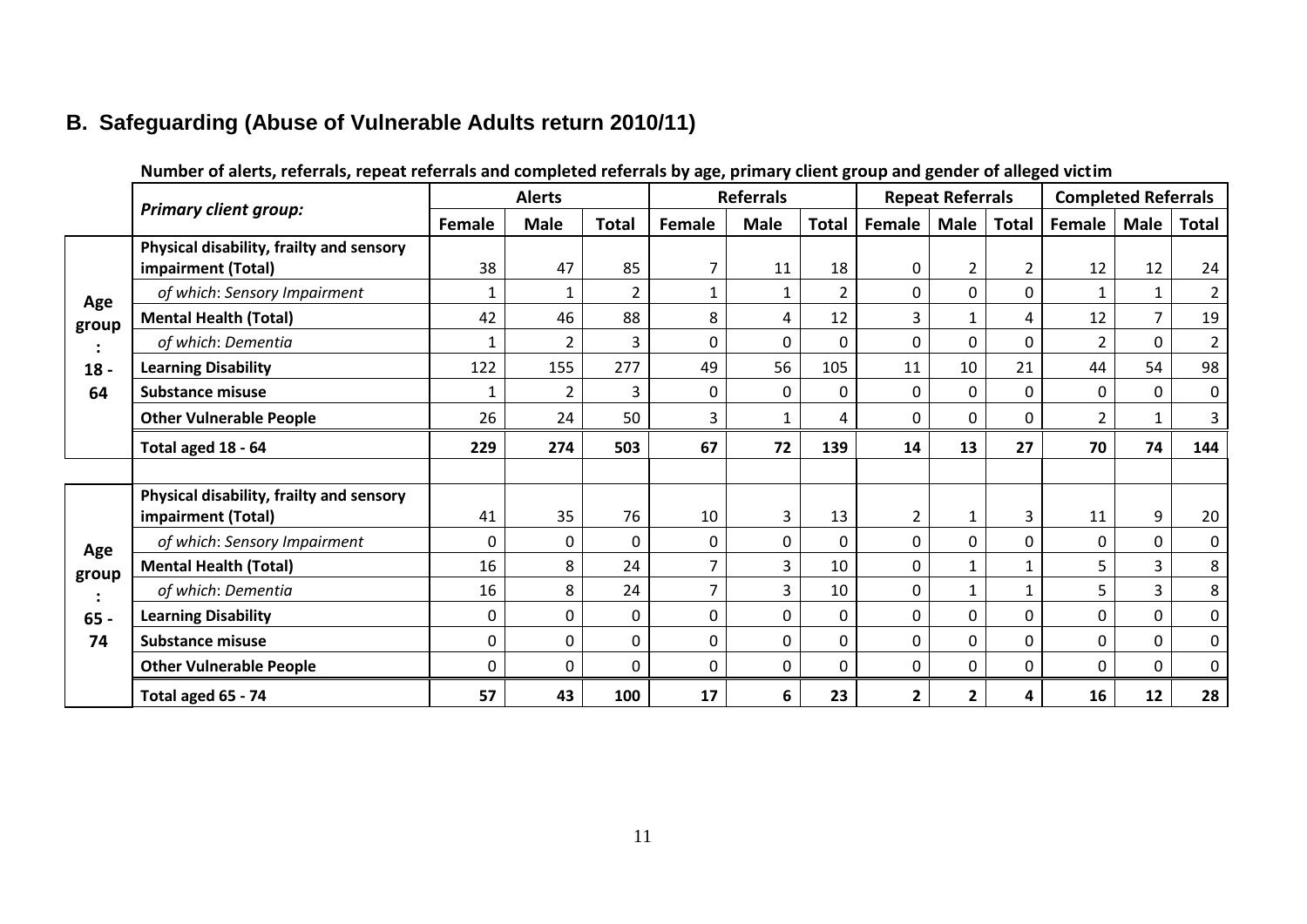|           |                                                                |                  | <b>Alerts</b> |              | <b>Referrals</b> |             |                | <b>Repeat Referrals</b> |                |                | <b>Completed Referrals</b> |                |             |
|-----------|----------------------------------------------------------------|------------------|---------------|--------------|------------------|-------------|----------------|-------------------------|----------------|----------------|----------------------------|----------------|-------------|
|           | <b>Primary client group:</b>                                   | Female           | <b>Male</b>   | <b>Total</b> | Female           | <b>Male</b> | <b>Total</b>   | Female                  | <b>Male</b>    | <b>Total</b>   | Female                     | <b>Male</b>    | Total       |
|           | Physical disability, frailty and<br>sensory impairment (Total) | 78               | 56            | 134          | 17               | 8           | 25             | $\mathbf{1}$            | $\mathbf{1}$   | 2              | 13                         | 5              | 18          |
| Age       | of which: Sensory Impairment                                   | $\Omega$         | $\Omega$      | $\Omega$     | $\Omega$         | $\Omega$    | $\Omega$       | $\mathbf 0$             | $\mathbf 0$    | $\overline{0}$ | $\Omega$                   | $\mathbf 0$    | $\mathbf 0$ |
| group     | <b>Mental Health (Total)</b>                                   | 66               | 43            | 109          | 22               | 14          | 36             | $\mathbf{1}$            | $\mathbf{1}$   | $\overline{2}$ | 17                         | 14             | 31          |
| $\bullet$ | of which: Dementia                                             | 66               | 43            | 109          | 22               | 14          | 36             | $\mathbf{1}$            | $\mathbf{1}$   | $\overline{2}$ | 17                         | 14             | 31          |
| $75 -$    | <b>Learning Disability</b>                                     | 0                | 0             | 0            | $\Omega$         | $\Omega$    | 0              | $\mathbf 0$             | $\mathbf 0$    | 0              | 0                          | $\mathbf 0$    | $\mathbf 0$ |
| 84        | <b>Substance misuse</b>                                        | $\mathbf 0$      | $\mathbf 0$   | 0            | 0                | 0           | 0              | $\pmb{0}$               | $\pmb{0}$      | 0              | 0                          | $\pmb{0}$      | $\mathbf 0$ |
|           | <b>Other Vulnerable People</b>                                 | 0                | 0             | 0            | 0                | 0           | $\mathbf 0$    | $\mathbf 0$             | $\mathbf 0$    | 0              | 0                          | 0              | $\mathbf 0$ |
|           | Total aged 75 - 84                                             | 144              | 99            | 243          | 39               | 22          | 61             | $\overline{2}$          | $\overline{2}$ | 4              | 30                         | 19             | 49          |
|           |                                                                |                  |               |              |                  |             |                |                         |                |                |                            |                |             |
|           | Physical disability, frailty and<br>sensory impairment (Total) | 92               | 37            | 129          | 20               | 11          | 31             | $\mathbf 0$             | $\overline{2}$ | $\overline{2}$ | 24                         | 12             | 36          |
|           | of which: Sensory Impairment                                   | $\Omega$         | 0             | $\Omega$     | $\mathbf 0$      | 0           | $\Omega$       | $\mathbf 0$             | $\mathbf 0$    | 0              | $\mathbf{0}$               | $\pmb{0}$      | $\mathbf 0$ |
| Age       | <b>Mental Health (Total)</b>                                   | 97               | 16            | 113          | 32               | 4           | 36             | $\mathbf{1}$            | $\mathbf 0$    | $\mathbf{1}$   | 31                         | $\overline{2}$ | 33          |
| group     | of which: Dementia                                             | 97               | 16            | 113          | 32               | 4           | 36             | $\mathbf{1}$            | $\mathbf 0$    | 1              | 31                         | $\overline{2}$ | 33          |
|           | <b>Learning Disability</b>                                     | 0                | 0             | 0            | $\mathbf 0$      | 0           | 0              | $\mathbf 0$             | $\pmb{0}$      | $\mathbf 0$    | 0                          | $\mathbf 0$    | $\mathbf 0$ |
| $85 +$    | <b>Substance misuse</b>                                        | $\mathbf 0$      | $\mathbf 0$   | $\mathbf 0$  | 0                | $\Omega$    | $\overline{0}$ | $\mathbf 0$             | $\mathbf 0$    | $\overline{0}$ | 0                          | $\mathbf{0}$   | $\mathbf 0$ |
|           | <b>Other Vulnerable People</b>                                 | $\boldsymbol{0}$ | $\mathbf 0$   | 0            | 0                | 0           | $\mathbf 0$    | $\mathbf 0$             | $\mathbf 0$    | 0              | 0                          | $\mathbf 0$    | $\mathbf 0$ |
|           | <b>Total aged 85 and over</b>                                  | 189              | 53            | 242          | 52               | 15          | 67             | $\mathbf{1}$            | $\overline{2}$ | 3              | 55                         | 14             | 69          |
|           | <b>Total</b>                                                   | 619              | 469           | 1088         | 175              | 115         | 290            | 19                      | 19             | 38             | 171                        | 119            | 290         |

**Number of alerts, referrals, repeat referrals and completed referrals by age, primary client group and gender of alleged victim (contd)**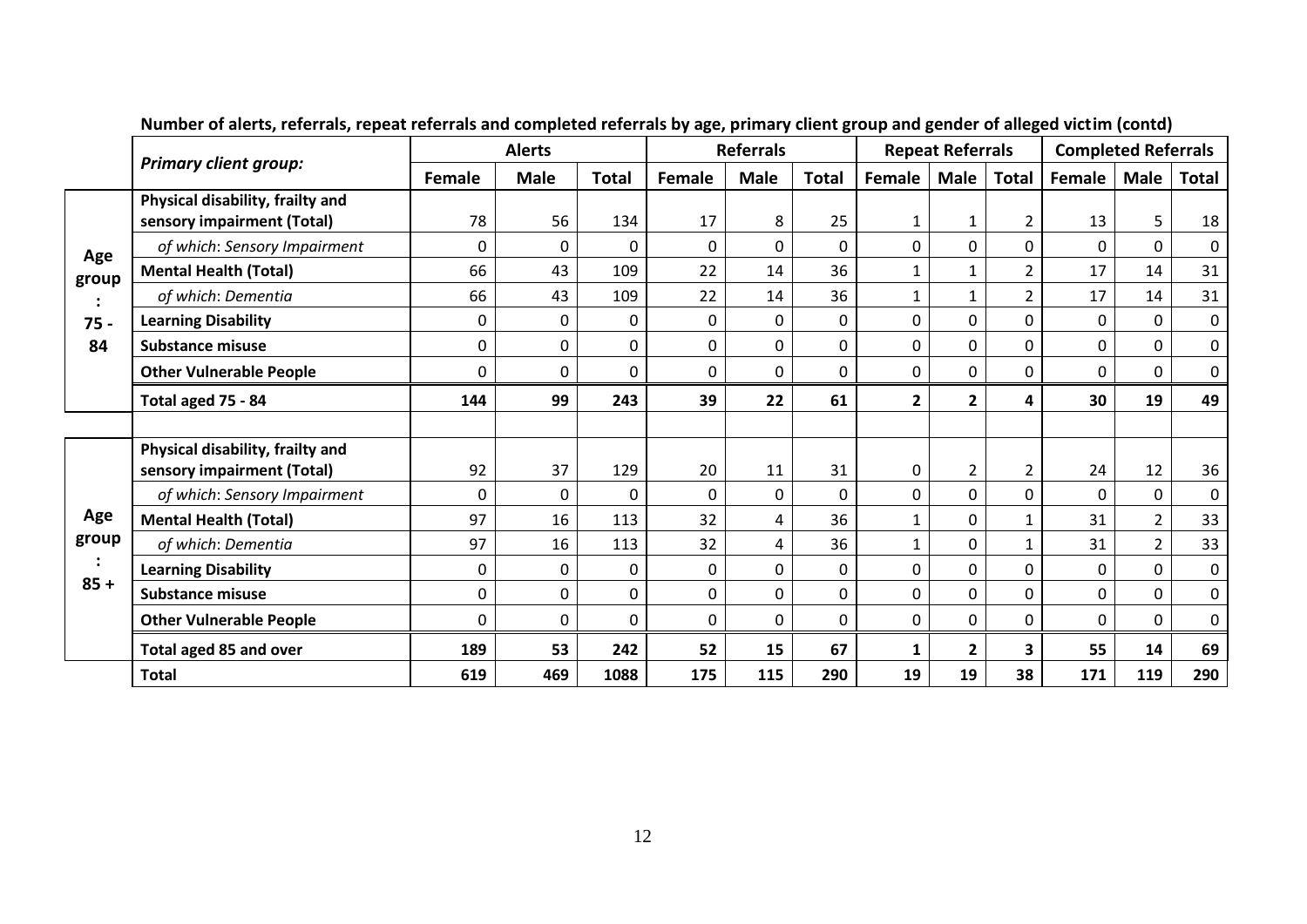|                               |                              |                |                |                  |                |                  |                |                | Completed    |                         |                  |                |                  |
|-------------------------------|------------------------------|----------------|----------------|------------------|----------------|------------------|----------------|----------------|--------------|-------------------------|------------------|----------------|------------------|
| <b>Ethnicity:</b>             |                              |                | <b>Alerts</b>  |                  |                | <b>Referrals</b> |                |                |              | <b>Repeat Referrals</b> | <b>Referrals</b> |                |                  |
|                               |                              | $18-$          |                |                  | $18-$          |                  |                | $18-$          |              |                         | $18-$            |                |                  |
|                               |                              | 64             | $65+$          | <b>Total</b>     | 64             | $65+$            | <b>Total</b>   | 64             | $65+$        | <b>Total</b>            | 64               | $65+$          | <b>Total</b>     |
| White                         | <b>White British</b>         | 384            | 539            | 923              | 113            | 141              | 254            | 21             | 10           | 31                      | 123              | 138            | 261              |
|                               | White Irish                  | 1              | $\overline{7}$ | 8                | $\mathbf 0$    | $\mathbf{1}$     | $\mathbf{1}$   | $\mathbf 0$    | 0            | $\mathbf 0$             | 0                | $\mathbf{1}$   | $\mathbf{1}$     |
|                               | Traveller of Irish Heritage  | 0              | 0              | $\boldsymbol{0}$ | $\mathbf 0$    | $\mathbf 0$      | 0              | 0              | 0            | 0                       | $\mathbf 0$      | $\mathbf 0$    | $\mathbf 0$      |
|                               | Gypsy/Roma                   | 0              | 0              | $\mathbf 0$      | $\mathbf 0$    | $\mathbf 0$      | 0              | 0              | 0            | 0                       | $\mathbf 0$      | $\mathbf 0$    | $\pmb{0}$        |
|                               | Any other White background   | 15             | 5              | 20               | 4              | 1                | 5              | 2              | 0            | $\overline{2}$          | 0                | $\mathbf{1}$   | $\mathbf{1}$     |
| <b>Mixed</b>                  | White and Black Caribbean    | 0              | 0              | $\mathbf 0$      | $\mathbf 0$    | $\mathbf 0$      | 0              | 0              | 0            | 0                       | 0                | $\mathbf 0$    | $\boldsymbol{0}$ |
|                               | White and Black African      | 0              | 0              | $\mathbf 0$      | $\mathbf 0$    | $\mathbf 0$      | 0              | 0              | 0            | 0                       | 0                | $\mathbf 0$    | 0                |
|                               | White and Asian              | 1              | 0              | $\mathbf{1}$     | $\mathbf{1}$   | $\mathbf 0$      | $\mathbf{1}$   | 0              | 0            | 0                       | $\mathbf 1$      | $\mathbf 0$    | $\mathbf{1}$     |
|                               | Any other Mixed background   | 5              | $\mathbf{1}$   | 6                | $\overline{2}$ | $\mathbf 0$      | $\overline{2}$ | $\mathbf{1}$   | 0            | $\mathbf{1}$            | $\mathbf 1$      | $\mathbf 0$    | $\mathbf{1}$     |
| <b>Asian or Asian British</b> | Indian                       | $\mathbf{1}$   | 0              | $\mathbf{1}$     | $\overline{0}$ | $\mathbf{0}$     | 0              | 0              | 0            | $\overline{0}$          | $\overline{0}$   | $\mathbf 0$    | $\mathbf 0$      |
|                               | Pakistani                    | 0              | $\mathbf 0$    | $\mathbf 0$      | $\mathbf 0$    | $\mathbf 0$      | 0              | $\mathbf 0$    | 0            | 0                       | $\mathbf 0$      | $\mathbf 0$    | $\pmb{0}$        |
|                               | Bangladeshi                  | 0              | 0              | 0                | $\mathbf 0$    | $\mathbf 0$      | 0              | 0              | 0            | 0                       | 0                | $\mathbf 0$    | $\pmb{0}$        |
|                               | Any other Asian background   | 4              | 1              | 5                | $\mathbf{1}$   | 0                | $\mathbf{1}$   | 0              | 0            | 0                       | 0                | $\mathbf 0$    | 0                |
| <b>Black or Black British</b> | Caribbean                    | 0              | 3              | 3                | $\mathbf 0$    | $\mathbf{1}$     | $\mathbf 1$    | 0              | 0            | 0                       | $\mathbf{1}$     | $\mathbf{1}$   | $\overline{2}$   |
|                               | African                      | $\mathbf 1$    | 0              | $\mathbf{1}$     | $\mathbf{1}$   | $\mathbf 0$      | $\mathbf 1$    | 0              | 0            | 0                       | $\mathbf{1}$     | $\mathbf 0$    | $\mathbf{1}$     |
|                               | Any other Black background   | $\overline{2}$ | 0              | $\overline{2}$   | $\mathbf{1}$   | $\Omega$         | $\mathbf 1$    | 1              | $\Omega$     | 1                       | $\mathbf{1}$     | 0              | $\mathbf{1}$     |
| <b>Other Ethnic Groups</b>    | Chinese                      | $\mathbf{1}$   | 5              | 6                | $\mathbf 0$    | 3                | $\overline{3}$ | 0              | $\mathbf{1}$ | $\mathbf{1}$            | $\overline{0}$   | 3              | 3                |
|                               | Any other ethnic group       | 0              | $\overline{2}$ | $\overline{2}$   | $\mathbf 0$    | $\mathbf 0$      | 0              | 0              | 0            | $\mathbf 0$             | 0                | $\mathbf 0$    | 0                |
| <b>Not stated</b>             | Refused                      | 0              | $\mathbf{0}$   | 0                | $\mathbf 0$    | $\mathbf 0$      | 0              | 0              | $\Omega$     | $\mathbf 0$             | 0                | $\mathbf 0$    | 0                |
|                               | Information not yet obtained | 88             | 22             | 110              | 16             | 4                | 20             | $\overline{2}$ | 0            | $\overline{2}$          | 12               | $\overline{2}$ | 14               |
| <b>Total</b>                  |                              | 503            | 585            | 1088             | 139            | 151              | 290            | 27             | 11           | 38                      | 140              | 146            | 286              |

#### **Number of alerts, referrals, repeat referrals and completed referrals by ethnicity and age of alleged victim**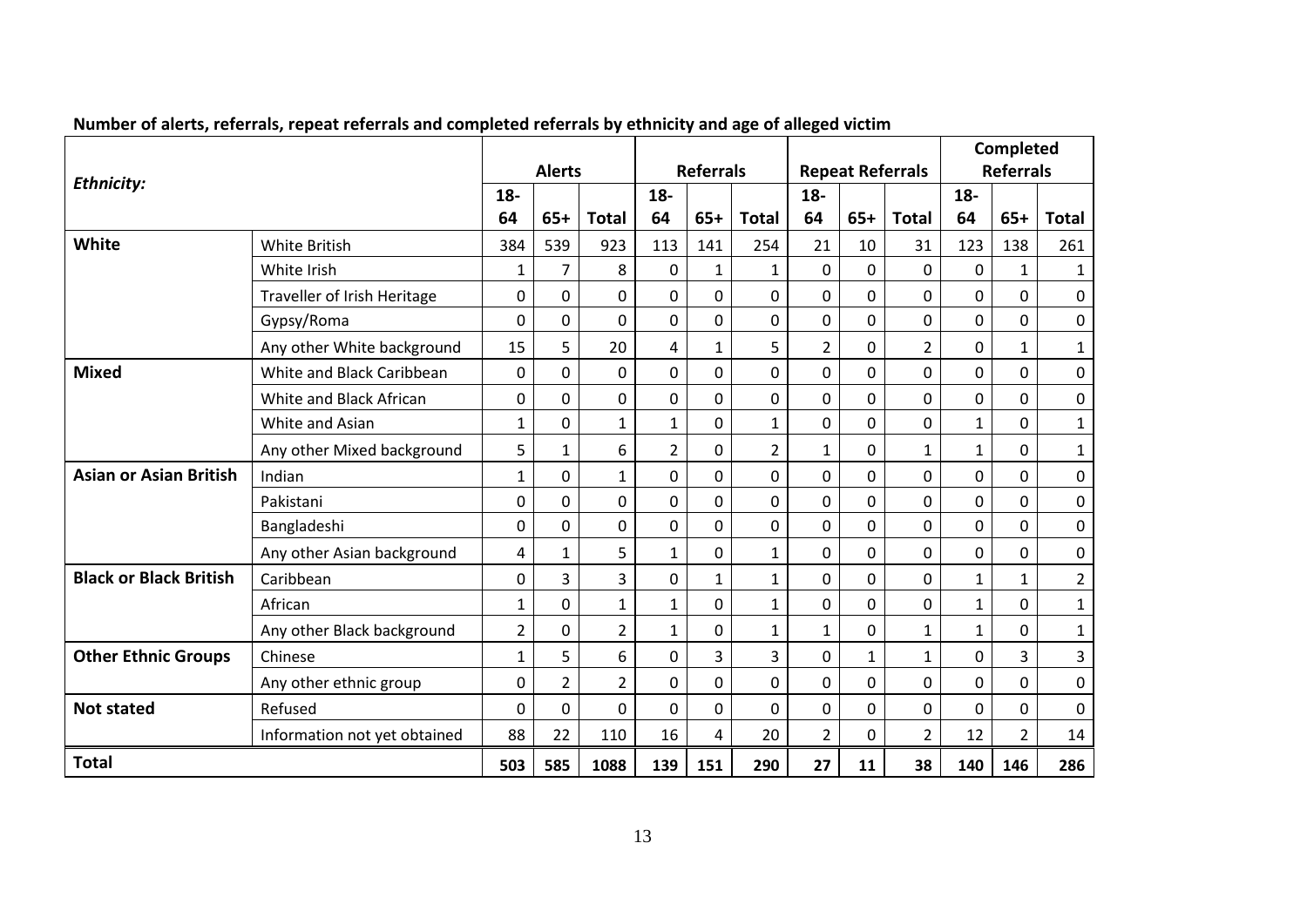| Ethnicity:                     |                              | <b>Substantiated</b> | Partly<br><b>Substantiated</b> | <b>Not Substantiated</b> | <b>Not Determined</b><br>/ Inconclusive |
|--------------------------------|------------------------------|----------------------|--------------------------------|--------------------------|-----------------------------------------|
| White                          | White British                | 69                   | 57                             | 89                       | 46                                      |
|                                | White Irish                  |                      |                                | $\mathbf{1}$             |                                         |
|                                | Traveller of Irish Heritage  |                      |                                |                          |                                         |
|                                | Gypsy/Roma                   |                      |                                |                          |                                         |
|                                | Any other White background   |                      |                                | $\mathbf{1}$             |                                         |
| <b>Mixed</b>                   | White and Black Caribbean    |                      |                                |                          |                                         |
|                                | White and Black African      |                      |                                |                          |                                         |
|                                | White and Asian              |                      |                                | $\mathbf{1}$             |                                         |
|                                | Any other Mixed background   |                      |                                |                          | 1                                       |
| <b>Asian or Asian British</b>  | Indian                       |                      |                                |                          |                                         |
|                                | Pakistani                    |                      |                                |                          |                                         |
|                                | Bangladeshi                  |                      |                                |                          |                                         |
|                                | Any other Asian background   |                      |                                |                          |                                         |
| <b>Black or Black British</b>  | Caribbean                    | 1                    |                                | 1                        |                                         |
|                                | African                      |                      | 1                              |                          |                                         |
|                                | Any other Black background   | 1                    |                                |                          |                                         |
| <b>Other Ethnic Groups</b>     | Chinese                      |                      | 1                              | $\overline{2}$           |                                         |
|                                | Any other ethnic group       |                      |                                |                          |                                         |
| <b>Not stated</b>              | Refused                      |                      |                                |                          |                                         |
|                                | Information not yet obtained | 5                    | 4                              | 4                        | 1                                       |
| <b>Total - all ethnicities</b> |                              | 76                   | 63                             | 99                       | 48                                      |

## **Number of completed referrals by case conclusion, and ethnicity of vulnerable adult**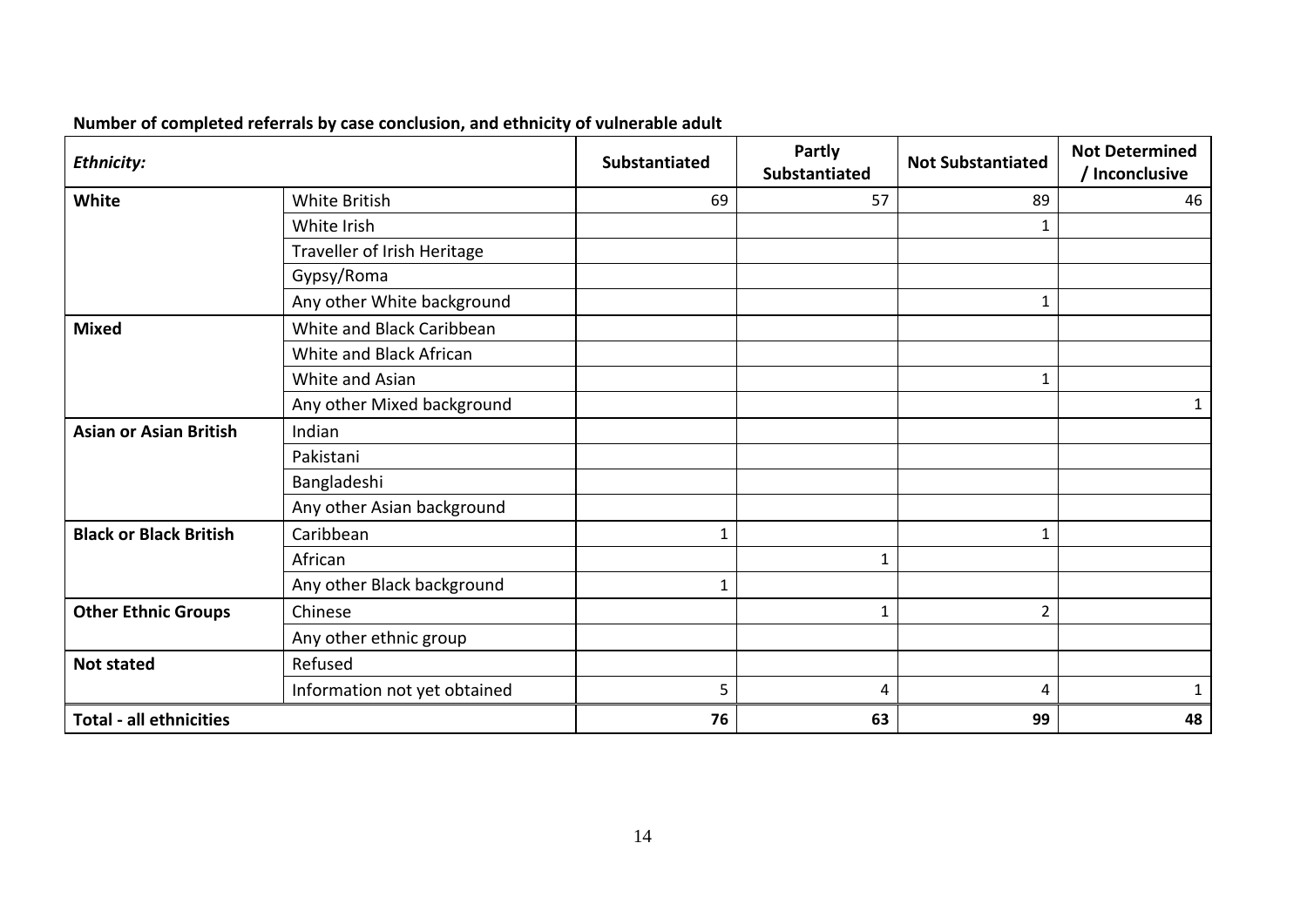**Comment:** We record the number of alerts, referrals, repeat referrals and completed referrals by age, ethnicity, primary client group and gender of alleged victim as part of the annual Abuse of Vulnerable Adults (AVA) return. Each month we review our performance across the range of safeguarding adults activity data. We have recently identified what appears to be a lower level of alerts and referrals for BME groups than we would expect given their numbers in the relevant age bands in the wider population. A meeting has been arranged to explore ways of improving awareness of safeguarding adults processes and alerting routes amongst BME groups. The success of any resulting initiatives will be evaluated through regular monitoring of alert and referral rates.

We are currently evaluating the extent to which our safeguarding activity rates by age, gender and primary client group are in line with our statistical "nearest neighbour" local authority comparator group.

Additional Safeguarding information can be found at <http://www.gloucestershire.gov.uk/index.cfm?articleid=15692>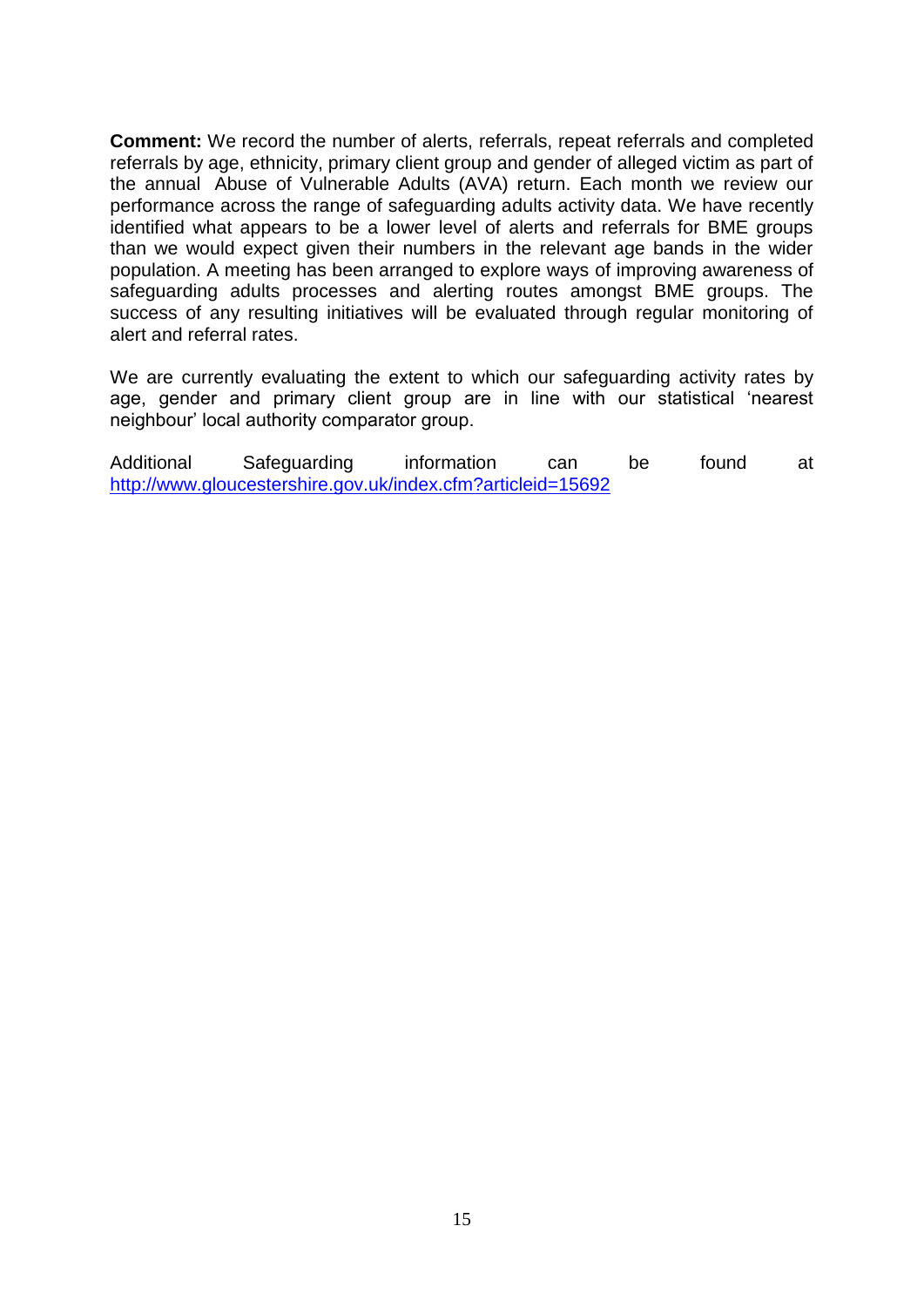# **C. Children's Social Care**

The information below is a breakdown of the Children and Young People aged 18 and under who were receiving Children's Social Care Services on the  $24<sup>th</sup>$  January 2012.

| <b>Current Child Age Band</b> | <b>Total</b> |
|-------------------------------|--------------|
| 1. Unborn                     | 20           |
| 2. Under 1                    | 130          |
| $3.1 - 4$                     | 565          |
| $4.5 - 9$                     | 665          |
| 5.10-15                       | 840          |
| $6.16+$                       | 450          |
| <b>Total</b>                  | 2670         |

| <b>Gender</b> | <b>Total</b> |
|---------------|--------------|
| Female        | 1225         |
| Male          | 1420         |
| Unborn        | 25           |
| Total         | 2670         |

| <b>Is Disabled?</b> | <b>Total</b> |
|---------------------|--------------|
| No                  | 790          |
| Not Recorded        | 1725         |
| Yes                 | 155          |
| Total               | 2670         |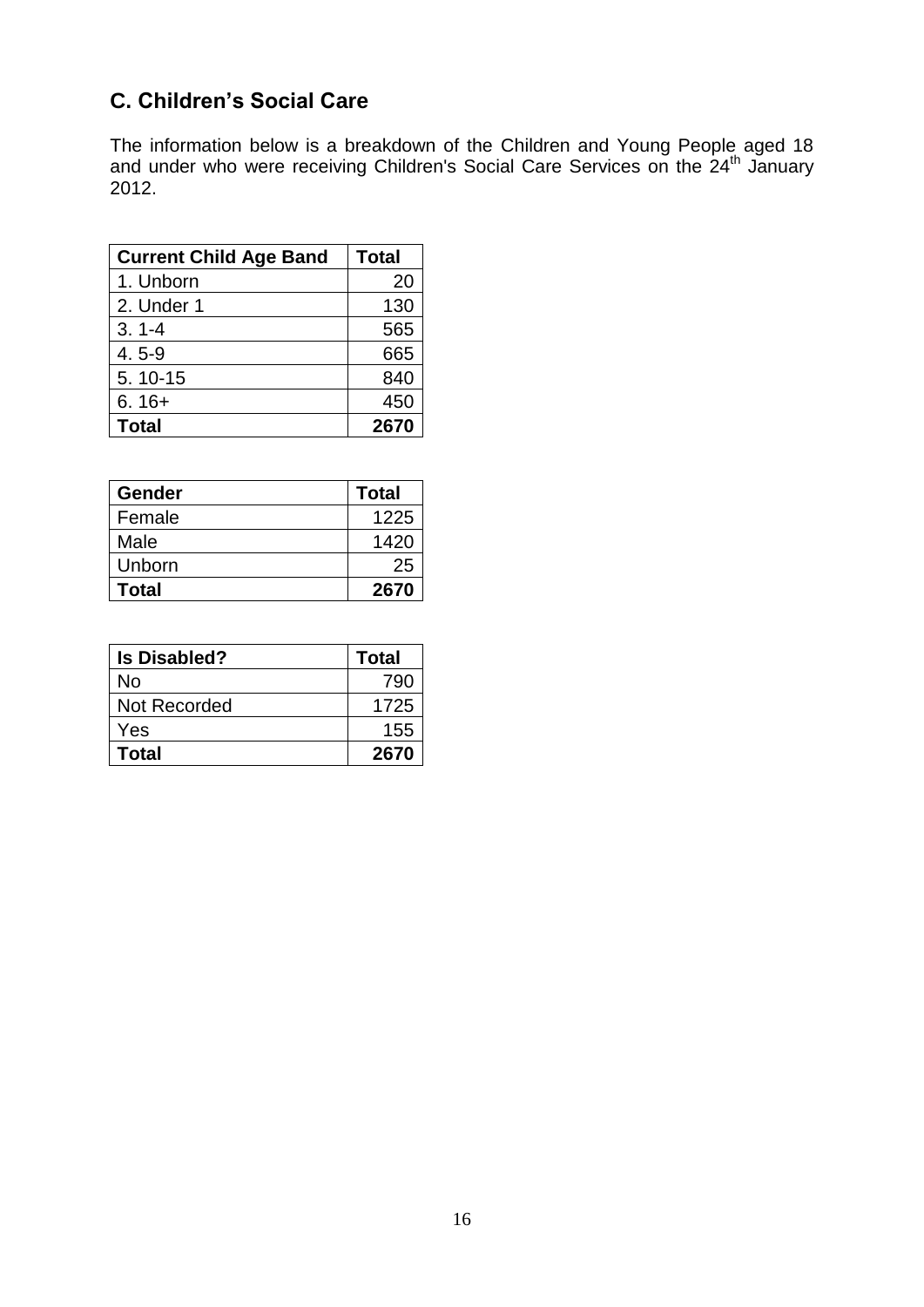| <b>Ethnicity</b>            | <b>Total</b> |
|-----------------------------|--------------|
| A1 - White British          | 1985         |
| A2 - White Irish            | <5           |
| A3 - Any other White        |              |
| background                  | 85           |
| A4 - Traveller of Irish     |              |
| Heritage                    | <5           |
| A5 - Gypsy / Roma           | 15           |
| <b>B1 - White and Black</b> |              |
| Caribbean                   | 50           |
| <b>B2 - White and Black</b> |              |
| African                     | 10           |
| B3 - White and Asian        | 20           |
| B4 - Any other mixed        |              |
| background                  | 50           |
| C1 - Indian                 | 10           |
| C2 - Pakistani              | $5$          |
| C3 - Bangladeshi            | $5$          |
| C4 - Any other Asian        |              |
| background                  | 20           |
| D1 - Caribbean              | 20           |
| D <sub>2</sub> - African    | 20           |
| D3 - Any other Black        |              |
| background                  | $<$ 5        |
| E1 - Chinese                | <5           |
| E2 - Any other ethnic       |              |
| group                       | 30           |
| E3 - Refused                | 10           |
| E4 - Information not yet    |              |
| obtained                    | 325          |
| <b>Total</b>                | 2670         |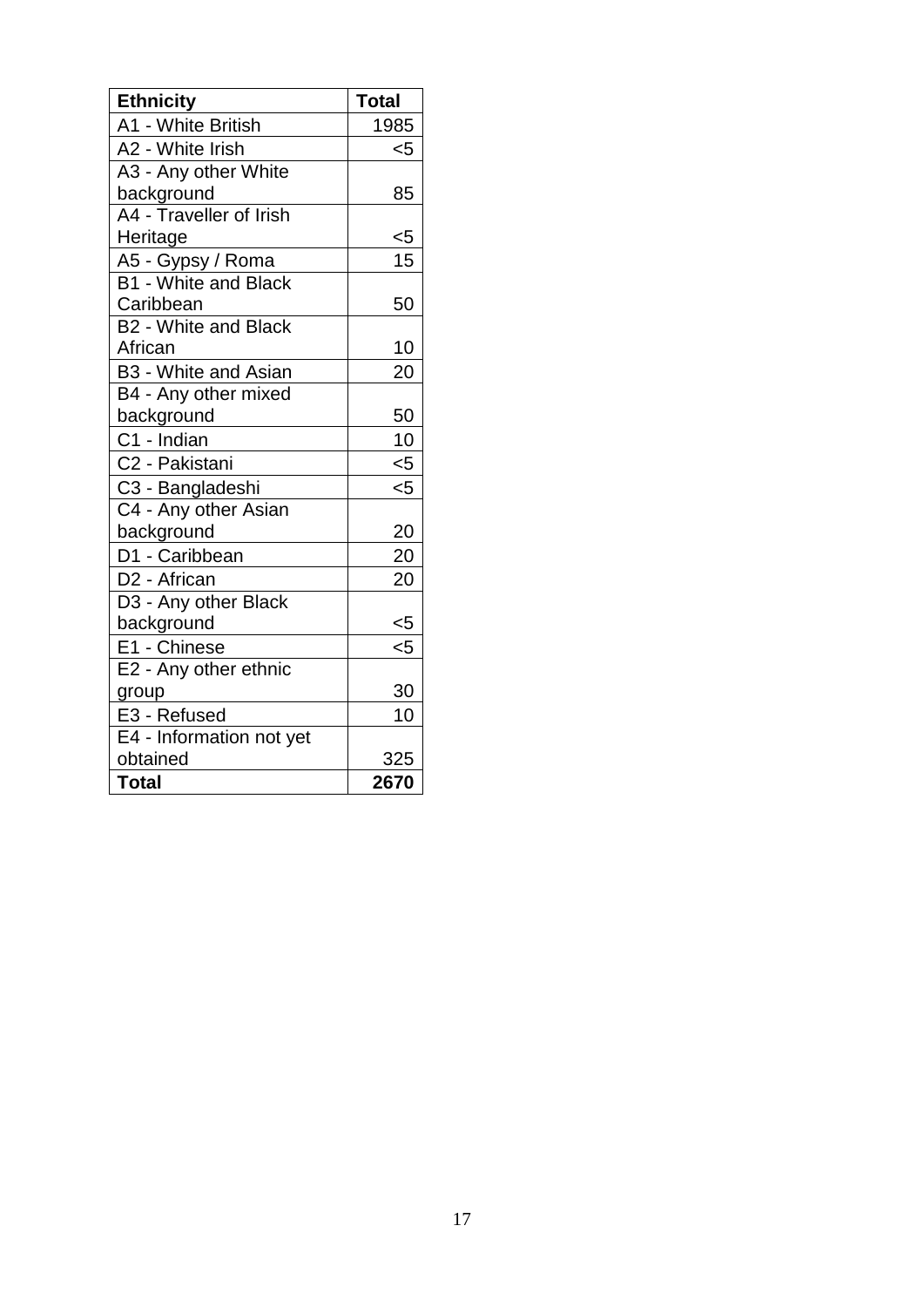## **D. Schools**

The following information is derived from the School Censuses taken in January and October 2011. This information will only cover children attending a maintained Gloucestershire school or Academy, and will include children resident in other counties/authorities, and will not include information on children resident to Gloucestershire but attending schools elsewhere.

| <b>Gender - All Schools</b>  | Total | <b>Girls</b> | <b>Boys</b> |
|------------------------------|-------|--------------|-------------|
| <b>Primary Schools</b>       | 41945 | 20490        | 21455       |
| <b>Secondary Schools</b>     | 39450 | 19650        | 19800       |
| <b>Special Schools</b>       | 1005  | 240          | 765         |
| <b>Gloucestershire Total</b> | 82400 | 40380        | 42020       |

**Comment:** The gender split between girls and boys in primary and secondary schools generally reflects that of the population; however there are significantly more boys than girls in our special schools.

| <b>Special Educational Needs</b><br>- All Schools | Roll)<br>$\overline{\bf{5}}$<br>Total<br>(Number | <b>SEN</b><br>$\mathbf{r}$<br><b>Statement</b> | provision<br>special<br>$\overline{\mathbf{z}}$ | action<br>School | plus<br>action<br>School | (No Statement)<br><b>NES</b> |
|---------------------------------------------------|--------------------------------------------------|------------------------------------------------|-------------------------------------------------|------------------|--------------------------|------------------------------|
| Primary                                           | 41945                                            | 545                                            | 34940                                           | 4935             | 1525                     | 6460                         |
| Secondary                                         | 39450                                            | 625                                            | 33490                                           | 4335             | 1000                     | 5335                         |
| Special                                           | 1005                                             | 895                                            | 0                                               | 20               | 90                       | 110                          |
| <b>Gloucestershire Total</b>                      | 82400                                            | 2065                                           | 68430                                           | 9290             | 2615                     | 11905                        |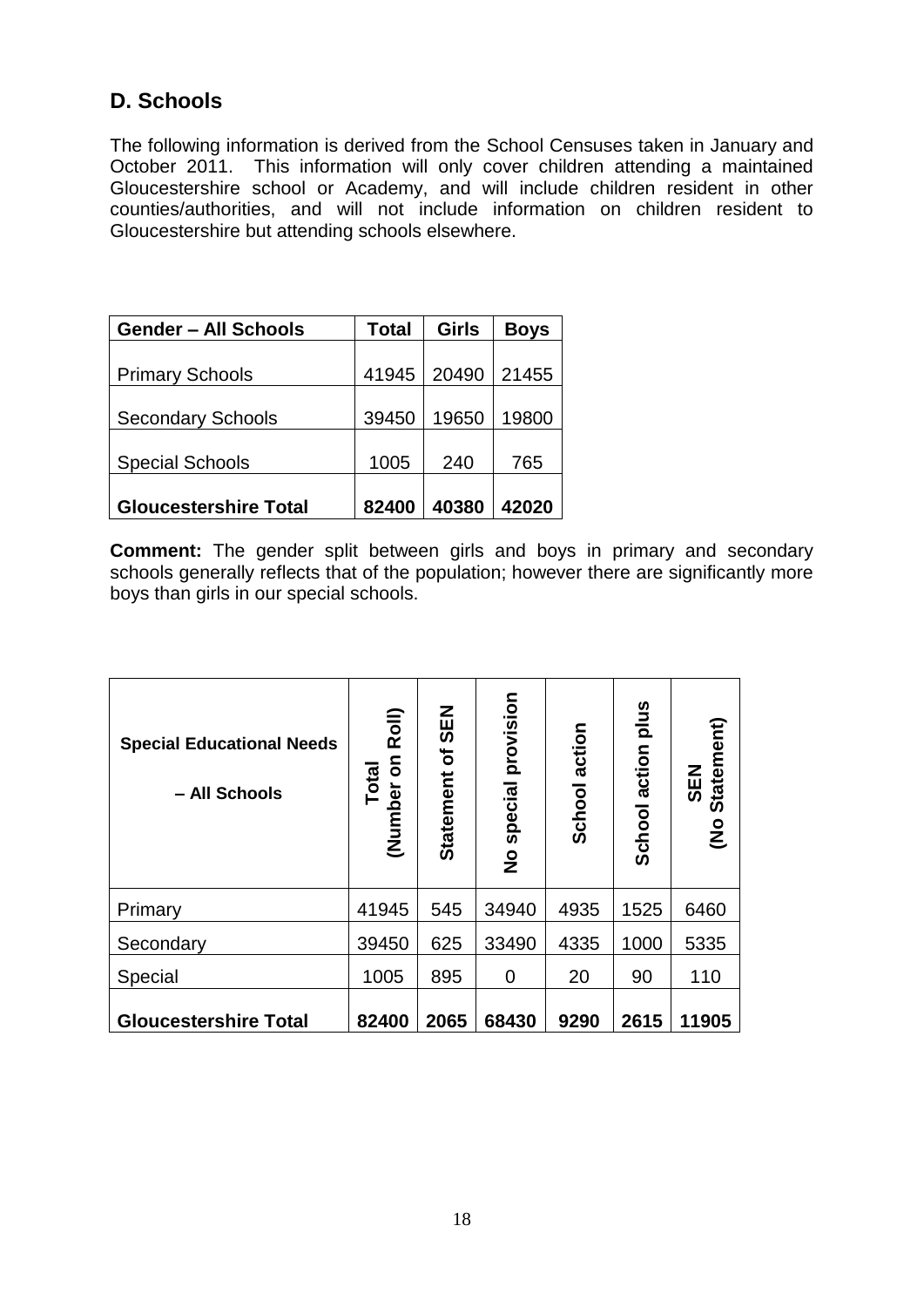## **SUMMARY OF NUMBER ON ROLL - ALL SCHOOLS**

| <b>Sector</b> | <b>PT</b> | $\leq$ 3 | 3  | 4    | 5    | 6    |      | 8    | 9    | 10   | 11   | 12 <sub>2</sub> | 13   | 14   | 15   | 16   | 17   | 18  | 19 | <b>Total</b> |
|---------------|-----------|----------|----|------|------|------|------|------|------|------|------|-----------------|------|------|------|------|------|-----|----|--------------|
| Primary       | 5         |          |    | 6195 | 6090 | 5980 | 5980 | 6060 | 5670 | 5920 | 45   |                 |      |      |      |      |      |     |    | 41945        |
| Secondary     |           |          |    |      |      |      |      |      |      |      | 6270 | 6575            | 6570 | 6740 | 6650 | 3495 | 2900 | 240 | 10 | 39450        |
| Special       | 35        | 10       | 25 | 60   | 40   | 50   | 60   | 50   | 65   | 60   | 80   | 90              | 95   | 120  | 120  | 15   | 20   | 10  |    | 1005         |
| <b>Totals</b> | 40        | 10       | 25 | 6255 | 6130 | 6030 | 6040 | 6110 | 5735 | 5980 | 6395 | 6665            | 6665 | 6860 | 6770 | 3510 | 2920 | 250 | 10 | 82400        |

**Comment:** Over the last five years, overall pupil numbers in Gloucestershire schools have fallen however, with rising birth figures we are seeing an upward turn in numbers of infant class pupils.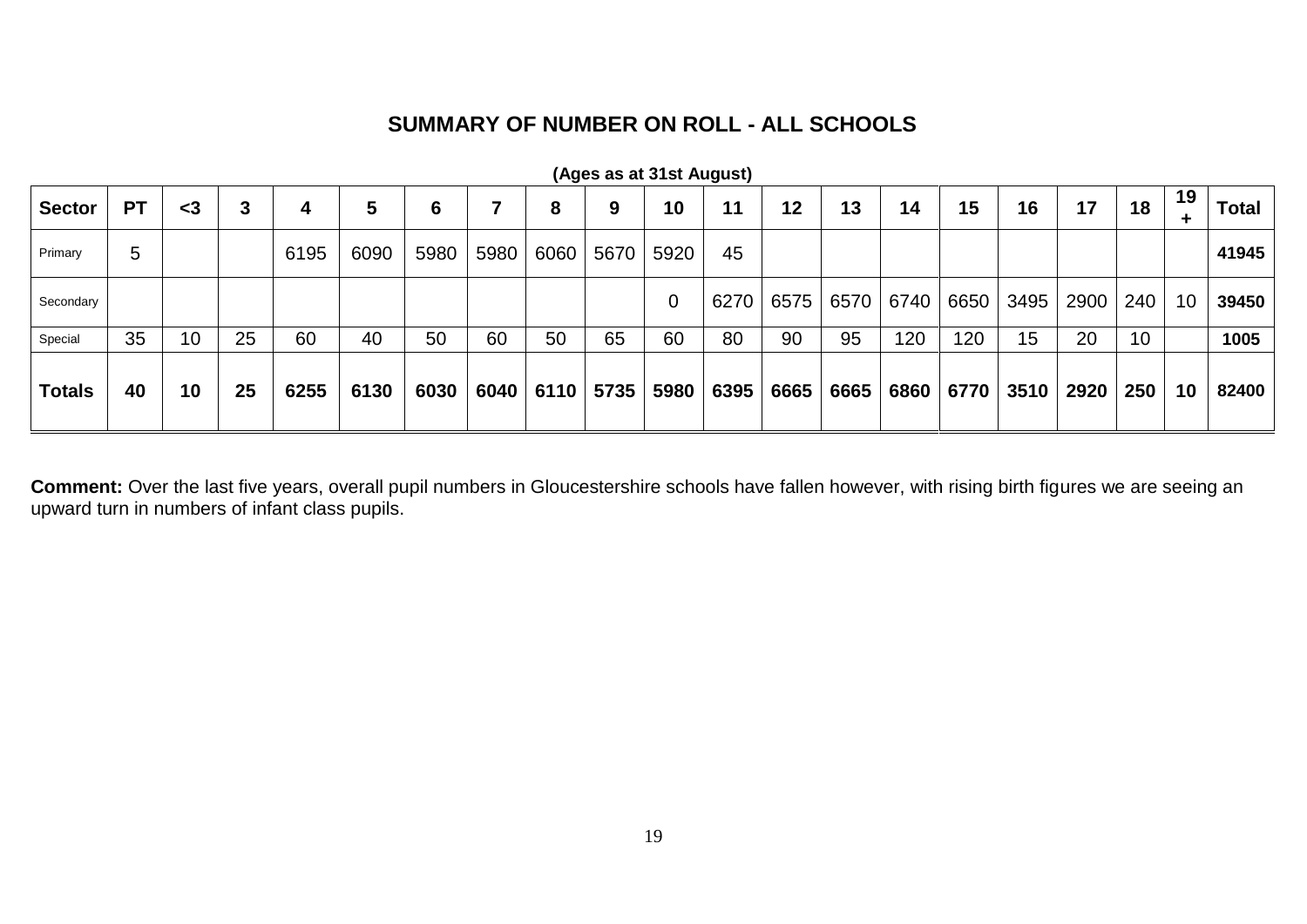|                              | <b>ETHNICITY - ALL SCHOOLS</b> |                                                       |                                  |                    |                                |                            |                                             |                |          |                |                            |                                                                        |                                                                   |              |                |         |                                                       |                                           |                                                |                                       |                                       |                                         |                                          |                                                                |                                              |                                     |                             |      |                      |              |
|------------------------------|--------------------------------|-------------------------------------------------------|----------------------------------|--------------------|--------------------------------|----------------------------|---------------------------------------------|----------------|----------|----------------|----------------------------|------------------------------------------------------------------------|-------------------------------------------------------------------|--------------|----------------|---------|-------------------------------------------------------|-------------------------------------------|------------------------------------------------|---------------------------------------|---------------------------------------|-----------------------------------------|------------------------------------------|----------------------------------------------------------------|----------------------------------------------|-------------------------------------|-----------------------------|------|----------------------|--------------|
| <b>School</b><br><b>Type</b> | Total 5+                       | <b>Any</b><br><b>Other</b><br><b>Asian Background</b> | <b>Any Other Ethnic</b><br>Group | <b>Bangladeshi</b> | <b>Black</b><br><b>African</b> | Black-<br><b>Any Other</b> | <b>Black</b><br>$\blacksquare$<br>Caribbean | <b>Chinese</b> | Indian   | Mixed<br>Other | Mixed -<br>White and Asian | Mixed<br>$\blacksquare$<br><b>White</b><br>and<br><b>Black African</b> | Mixed<br>$\blacksquare$<br><b>White</b><br>and Black<br>Caribbean | Not obtained | Pakistan       | Refused | <b>White</b><br>$\blacksquare$<br>Eastern<br>European | <b>White</b><br>$\blacksquare$<br>English | <b>White</b><br>$\blacksquare$<br>Gypsy / Roma | <b>White</b><br>$\mathbf{L}$<br>Irish | <b>White</b><br>$\mathbf{I}$<br>Other | <b>White</b><br>Other<br><b>British</b> | <b>White</b><br>$\mathbf{L}$<br>Scottish | <b>White</b><br>$\mathbf{L}$<br>Traveller of Irish<br>Heritage | <b>White</b><br>$\mathbf{L}$<br><b>Welsh</b> | <b>White</b><br>Western<br>European | <b>White</b><br>and Chinese | EAL  | <b>BIME</b>          | <b>WHITE</b> |
| Primary                      | 35565                          | 200                                                   | 95                               | 120                | $\overrightarrow{g}$           | 96                         | 110                                         | $35^{\circ}$   | 420      | 395            | 285                        | $\overrightarrow{40}$                                                  | 475                                                               | $\vec{8}$    | $\delta$       | 260     | 0ZS                                                   | 29370                                     | 135                                            | $\vec{0}$                             | 400                                   | 1380                                    | $\geq$                                   | <b>SO</b>                                                      | 021                                          | 330                                 | SO                          | 1670 | 4220                 | 30985        |
| Secondary                    | 39865                          | 021                                                   | $\vec{p}$                        | $\vec{5}$          | $\overline{150}$               | SO                         | 130                                         | 50             | 345      | 340            | 235                        | $\delta$                                                               | 440                                                               | $\vec{8}$    | $\mathfrak{S}$ | 240     | 340                                                   | 34470                                     | 35                                             | 120                                   | 410                                   | 386                                     | $\overrightarrow{40}$                    | $\vec{o}$                                                      | 240                                          | 300                                 | 80                          | 1220 | 3610                 | 35830        |
| Special                      | 975                            | C                                                     | $\circ$                          | ת                  | С'n                            | $\circ$                    | $\vec{o}$                                   | $\circ$        | <b>ט</b> | SO             | С'n                        | $\circ$                                                                | $\vec{o}$                                                         | $\circ$      | $\circ$        | ੱਹ      | ຕ                                                     | 089                                       | $\circ$                                        | $\circ$                               | SO                                    | 85                                      | $\circ$                                  | $\circ$                                                        | Оī                                           | $\circ$                             | $\circ$                     | SO   | $\overrightarrow{5}$ | <b>275</b>   |
| <b>Total</b>                 | 76305                          | 375                                                   | 561                              | 225                | 302                            | 145                        | 250                                         | <b>OG L</b>    | 770      | 555            | 525                        | 230                                                                    | 322                                                               | 290          | 160            | 515     | <b>S65</b>                                            | 64520                                     | 170                                            | 220                                   | 830                                   | 2450                                    | 210                                      | $\boldsymbol{\mathsf{so}}$                                     | 415                                          | 630                                 | 110                         | 2910 | 7935                 | 06529        |

**Comment:** There is an increasing diversity of ethnicities in Gloucestershire schools and increasing numbers of pupils with first language other than English (shown here as EAL).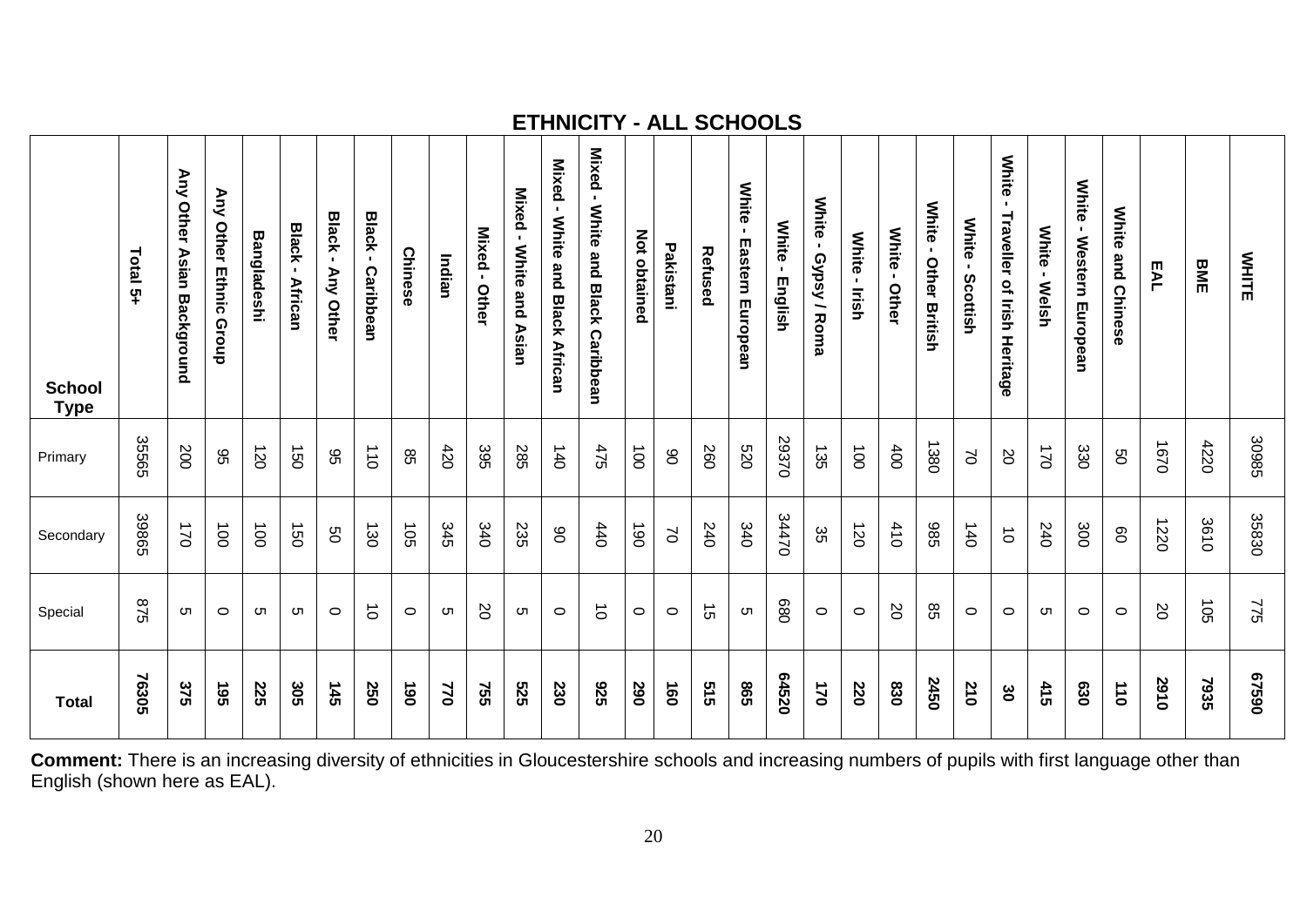## **E. Children's Centres**

Children"s centres record registration details about families in their reach area, any support or interventions that have been made and activities attended. There have been significant improvements made by Gloucestershire's children's centres in the recording of information over the past year.

| Age                                                                                  | <b>Under</b> | year<br>old | 2 years<br>old | years<br>old | years<br>old | Total |
|--------------------------------------------------------------------------------------|--------------|-------------|----------------|--------------|--------------|-------|
| Number recorded as<br>seen                                                           | 1960         | 1473        | 1469           | 1246         | 722          | 6870  |
| Percentage of children<br>recorded as seen<br>against population within<br>age group | 41%          | 31%         | 30%            | 26%          | 16%          | 21%   |

The highest number and percentage of children recorded as seen by children"s centres are under one year olds. This percentage progressively reduces to 16% of four year olds. This reflects the following:

- a strong emphasis on targeting new births
- good signposting to children's centre services by centres and partners
- midwives delivering universal maternity services through children's centres
- regular pattern of clinic visits and activities for babies and very young children
- three and four year olds taking up nursery education in settings in the reach area

#### **Vulnerable groups accessing children's centre services**

The data shown has been divided into children"s centres based in the area of highest deprivation (30% centres) and those based in the most advantaged areas (70% centres). We would expect the 30% centres to have increased usage by vulnerable groups as they target those in the highest 30% of deprivation. As the children"s centres in Cotswold are 70% centres they are not included in the data for 30% centres.

We are aware of low recording of particular vulnerable groups due to:

- Staff at children's centres not recording the data on a systematic basis
- Some areas of vulnerability are not identifiable until the family require one to one support, such as domestic violence or substance/alcohol misuse. Also, concerns with recording sensitive issues due to confidentiality have been raised as a potential barrier to recording.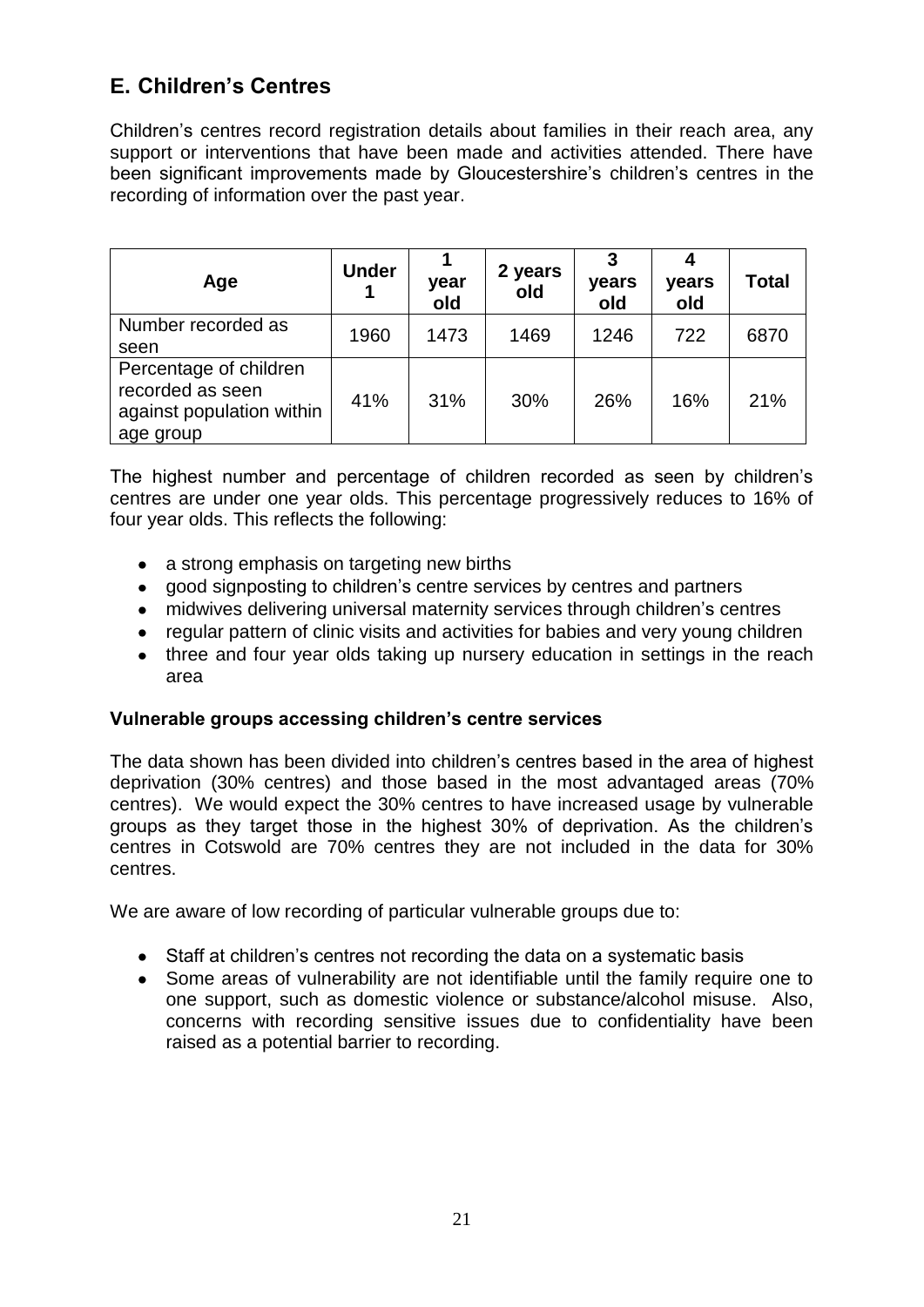Centres based in the areas of highest deprivation

| <b>Data</b>                        | <b>Gloucester</b><br>(7 centres) | <b>Forest of</b><br>Dean<br>(2 centres) | <b>Stroud</b><br>(1 centre) | Cheltenham<br>(4 centres) | <b>Tewkesbury</b><br>(2 centres) |
|------------------------------------|----------------------------------|-----------------------------------------|-----------------------------|---------------------------|----------------------------------|
| <b>BME Group</b>                   | 304                              | $<$ 5                                   | 9                           | 76                        | 30                               |
| Domestic Abuse                     | 48                               | $\overline{0}$                          | 11                          | 18                        | 8                                |
| <b>Parents in Prison</b>           | < 5                              | $\overline{0}$                          | $\overline{0}$              | < 5                       | $\mathbf 0$                      |
| Disabled child                     | 25                               | < 5                                     | 11                          | 18                        | 8                                |
| Lone Parents                       | 226                              | 12                                      | 11                          | 89                        | 67                               |
| Refugee/ Asylum<br>seeker          | 11                               | $\mathbf 0$                             | $\mathbf 0$                 | $\mathbf 0$               | $\overline{0}$                   |
| <b>Workless</b><br>Household       | 246                              | 14                                      | 5                           | 78                        | 53                               |
| <b>Homeless</b>                    | 24                               | $\overline{0}$                          | $\overline{0}$              | 8                         | $5$                              |
| <b>Traveller family</b>            | 14                               | $\overline{0}$                          | $\overline{0}$              | $\overline{0}$            | $5$                              |
| Substance/Alcohol<br><b>Misuse</b> | 9                                | $\overline{0}$                          | < 5                         | $5$                       | 5                                |
| <b>Mental Health</b>               | 50                               | $5$                                     | 6                           | 27                        | 13                               |
| Father                             | 246                              | 42                                      | 39                          | 116                       | 81                               |
| Pregnant<br>Teenager               | $5$                              | < 5                                     | $\Omega$                    | $\overline{0}$            | $\overline{0}$                   |
| <b>Teenage Parents</b>             | 14                               | 10                                      | < 5                         | $5$                       | $5$                              |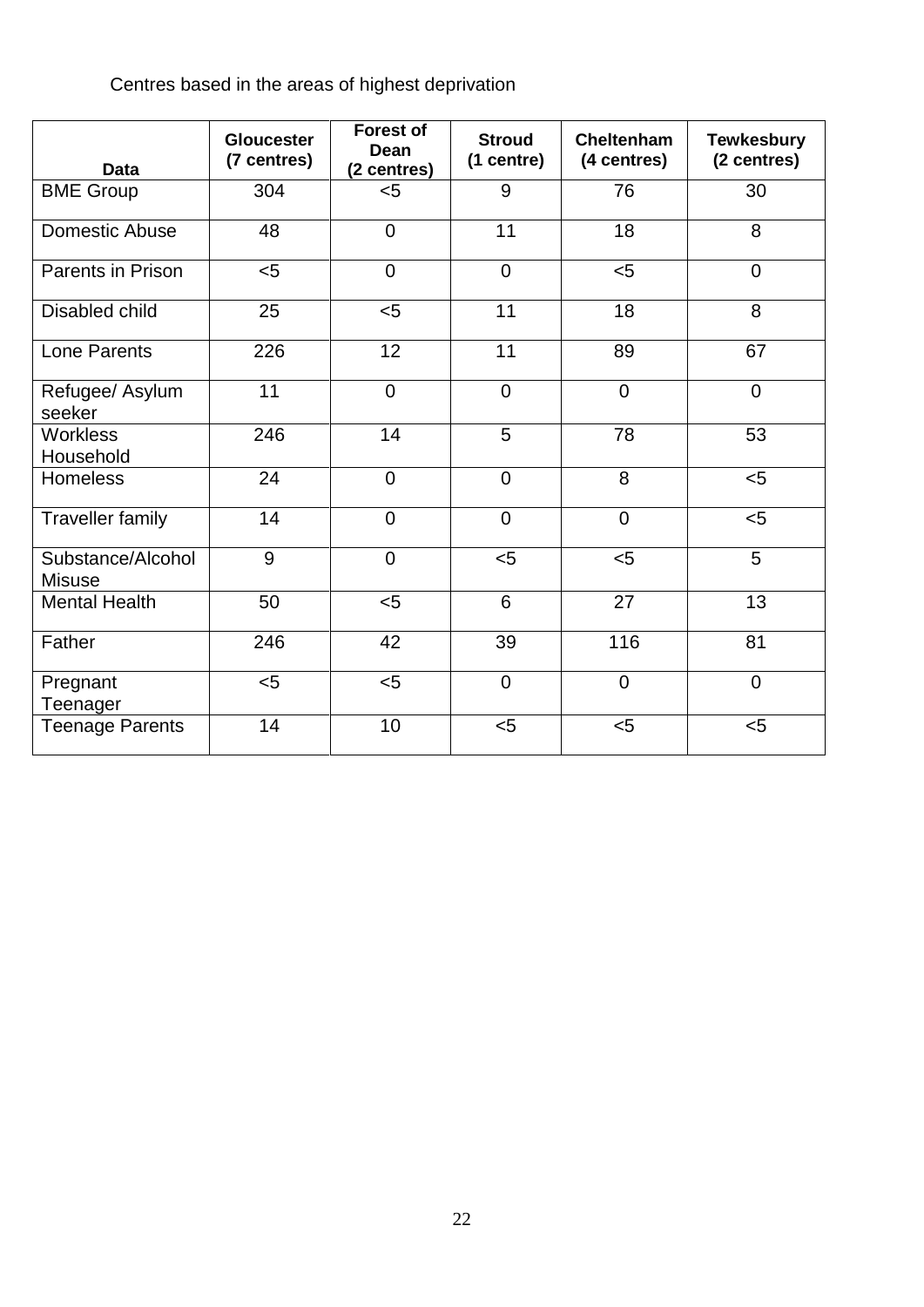Centres in the more advantaged areas

| <b>Data</b>                        | <b>Cheltenham</b><br>(3 centres) | <b>Cotswold</b><br>(4 centres) | <b>Forest of</b><br><b>Dean</b><br>(3 centres) | <b>Gloucester</b><br>(3 centres) | <b>Stroud</b><br>(6 centres) | <b>Tewkesbury</b><br>(4 centres) |
|------------------------------------|----------------------------------|--------------------------------|------------------------------------------------|----------------------------------|------------------------------|----------------------------------|
| <b>BME Group</b>                   | 6                                | $\overline{0}$                 | $\overline{0}$                                 | 19                               | $5$                          | 15                               |
| Domestic Abuse                     | $5$                              | 23                             | $<$ 5                                          | 10                               | 20                           | 6                                |
| Parents in Prison                  | $\pmb{0}$                        | $\mathbf 0$                    | $\mathbf 0$                                    | $<$ 5                            | $\overline{0}$               | $\mathbf 0$                      |
| <b>Disabled child</b>              | $<$ 5                            | $5$                            | $\overline{0}$                                 | 5                                | $5$                          | $\overline{7}$                   |
| <b>Lone Parents</b>                | $5$                              | 55                             | $5$                                            | 18                               | 63                           | 38                               |
| Refugee/<br>Asylum seeker          | $\pmb{0}$                        | $\mathbf 0$                    | $\overline{0}$                                 | $\mathbf 0$                      | $\overline{0}$               | $\overline{0}$                   |
| <b>Workless</b><br>Household       | $5$                              | 37                             | $5$                                            | 15                               | 16                           | $\overline{7}$                   |
| <b>Homeless</b>                    | $\mathbf 0$                      | < 5                            | $\overline{0}$                                 | $\mathbf 0$                      | < 5                          | < 5                              |
| <b>Traveller family</b>            | $\overline{0}$                   | $\overline{0}$                 | $\overline{0}$                                 | $\overline{0}$                   | $\overline{0}$               | $<$ 5                            |
| Substance/Alcohol<br><b>Misuse</b> | $\boldsymbol{0}$                 | $\mathbf 0$                    | $5$                                            | $5$                              | $\mathbf 0$                  | $<$ 5                            |
| <b>Mental Health</b>               | $<$ 5                            | 26                             | $\overline{7}$                                 | 11                               | 20                           | 10                               |
| Father                             | 14                               | 59                             | 14                                             | 98                               | 91                           | 60                               |
| Pregnant<br>Teenager               | $\boldsymbol{0}$                 | $5$                            | $\boldsymbol{0}$                               | $\overline{0}$                   | $\mathbf 0$                  | $\boldsymbol{0}$                 |
| <b>Teenage Parents</b>             | $\overline{0}$                   | 6                              | $5$                                            | $5$                              | $5$                          | < 5                              |

Further data analysis on specific groups has been undertaken by The Early Childhood Years team. The analysis covers gender, SEN, free school meals, ethnicity, children for whom English is not their home language and Looked After Children.

For further details, please go to: <http://www.gloucestershire.gov.uk/index.cfm?articleid=101701>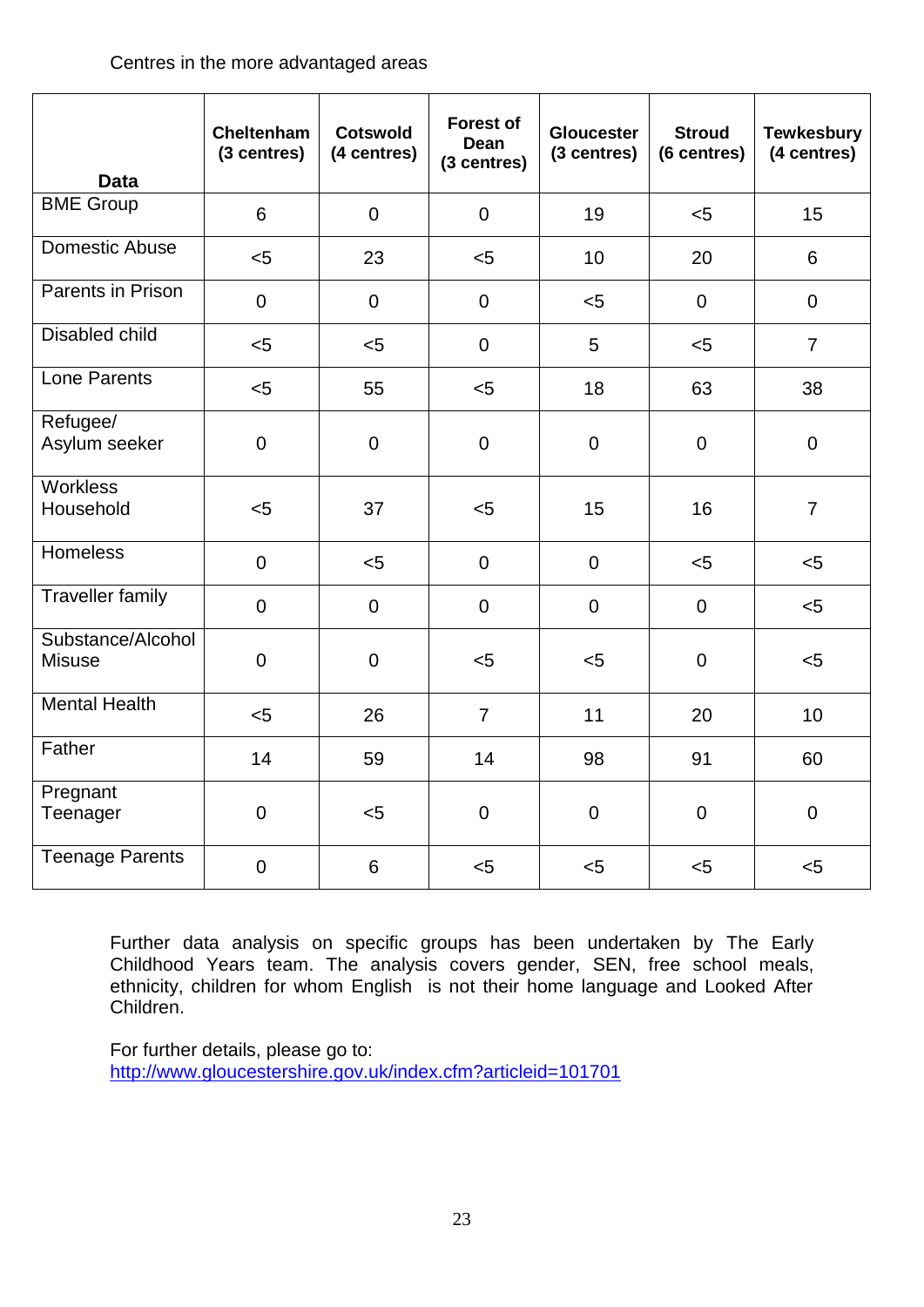# **F. Libraries**

An extensive and detailed impact analysis has recently been carried out as part of the development of the Library Strategy, which is currently subject to consultation. This information is available at

h[ttp://www.gloucestershire.gov.uk/index.cfm?articleid=107166](http://www.gloucestershire.gov.uk/index.cfm?articleid=107166)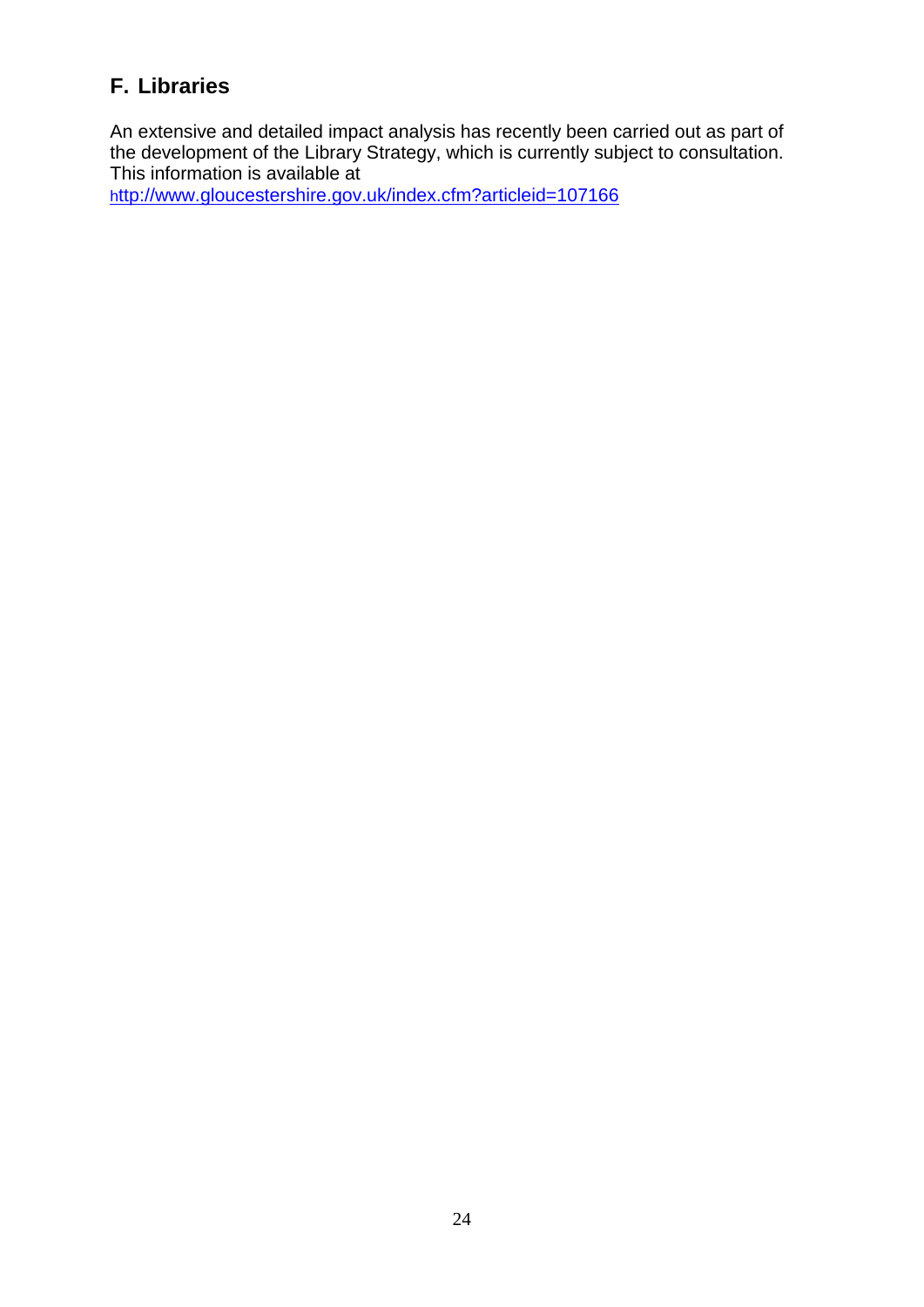# **G. Trading Standards**

Below is a breakdown of the people who responded to the Consumer Advice Questionnaire (April 2010 – March 2011).

41 out of 150 questionnaires sent were returned.

| Gender | Total | Percentage |
|--------|-------|------------|
| Male   |       | 63%        |
| Female | 14    | 37%        |

| Age                | <b>Total</b> | Percentage |
|--------------------|--------------|------------|
| 18 or under        |              | $0\%$      |
| 19-30              |              | 10%        |
| $31 - 40$          |              | 5%         |
| 41-50              |              | 8%         |
| 51-60              |              | 13%        |
| Over <sub>60</sub> | 26           | 65%        |

| <b>Ethnicity</b>        | <b>Total</b> | Percentage |
|-------------------------|--------------|------------|
| <b>British</b>          | 39           | 91%        |
| Irish                   |              | 0%         |
| White & Black Caribbean |              | 0%         |
| White & Black African   |              | 0%         |
| White & Asian           | 3            | 7%         |
| Indian                  |              | 0%         |
| Pakistani               |              | $0\%$      |
| Bangladeshi             |              | $0\%$      |
| Caribbean               |              | 2%         |
| African                 |              | 0%         |
| Chinese                 |              | $0\%$      |
| Other                   |              | 0%         |

Below is a breakdown of the people who responded to the Consumer Complaint Questionnaire (April 2010 – March 2011).

34 out of 101 questionnaires sent were returned.

| Gender | Total | Percentage |
|--------|-------|------------|
| Male   |       | 63%        |
| Female |       | 37%        |

| Age                | <b>Total</b> | Percentage |
|--------------------|--------------|------------|
| 18 or under        |              | 0%         |
| 19-30              |              | 6%         |
| $31 - 40$          |              | 6%         |
| $41 - 50$          |              | 19%        |
| 51-60              |              | 19%        |
| Over <sub>60</sub> | 16           | 50%        |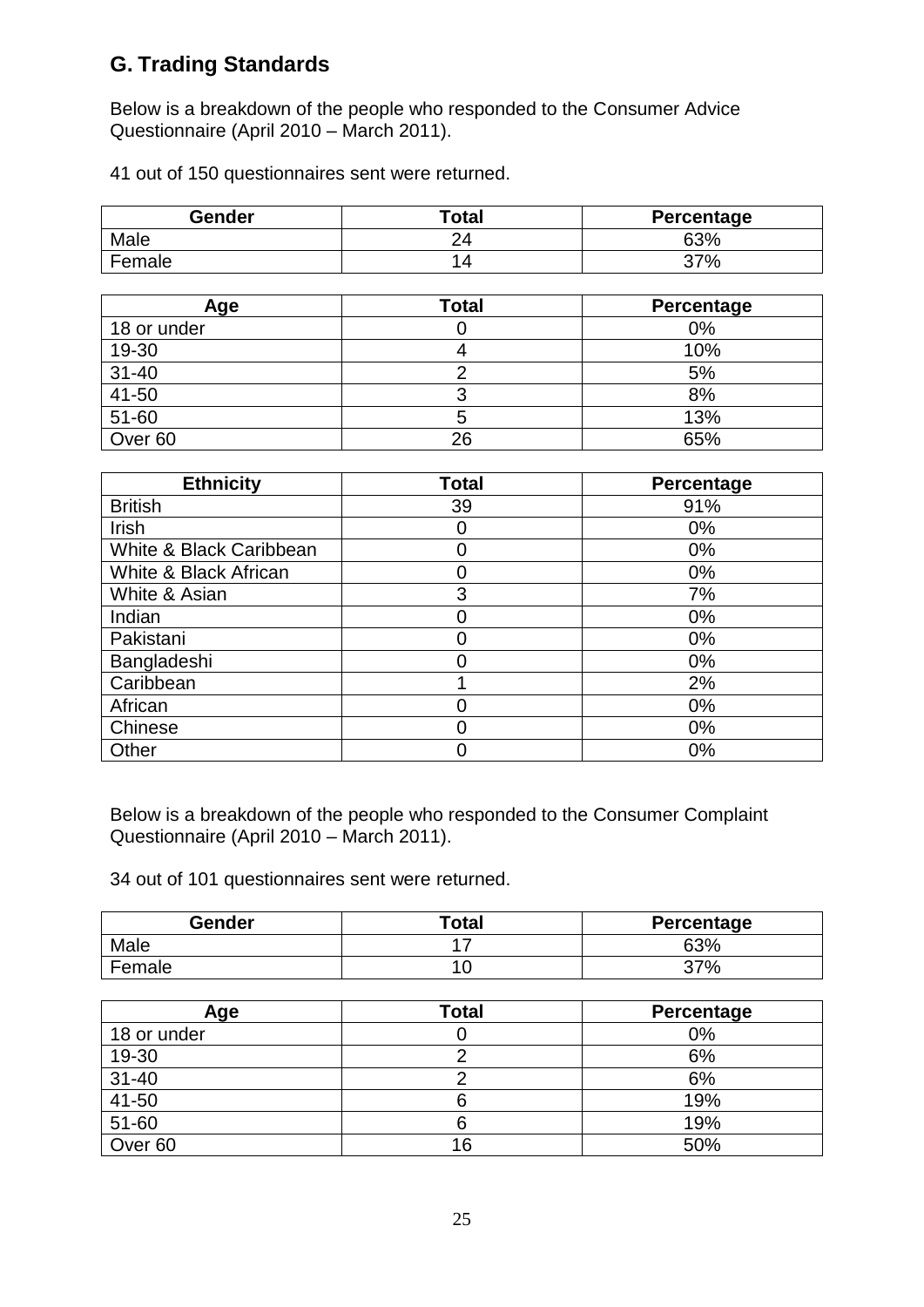| <b>Ethnicity</b>        | <b>Total</b> | <b>Percentage</b> |
|-------------------------|--------------|-------------------|
| <b>British</b>          | 32           | 100%              |
| Irish                   |              | $0\%$             |
| White & Black Caribbean |              | 0%                |
| White & Black African   | O            | 0%                |
| White & Asian           |              | $0\%$             |
| Indian                  | ი            | 0%                |
| Pakistani               | O            | $0\%$             |
| Bangladeshi             |              | $0\%$             |
| Caribbean               |              | $0\%$             |
| African                 |              | 0%                |
| Chinese                 |              | 0%                |
| Other                   |              | 0%                |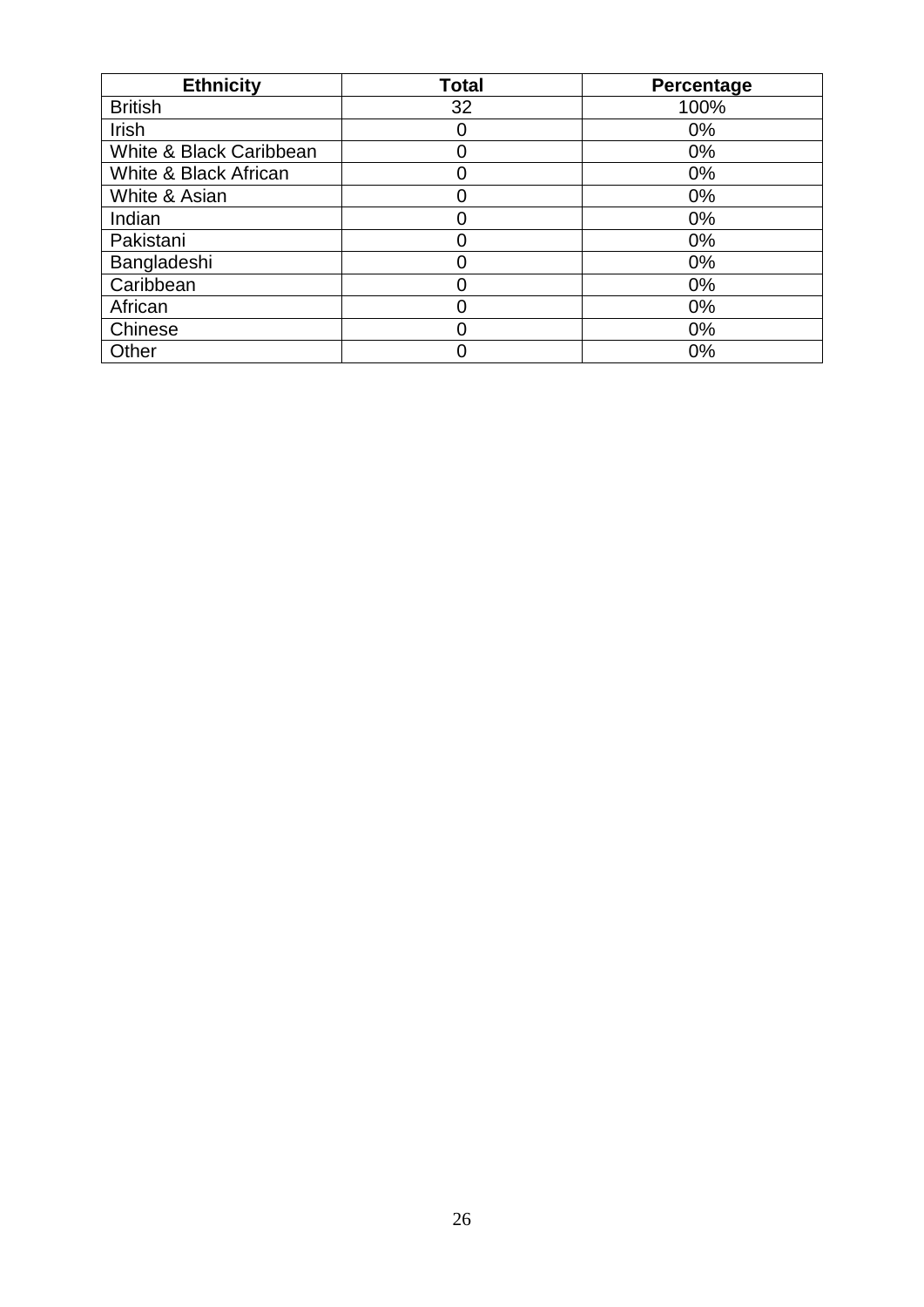# **H. Archives**

The equalities information below was collected through the Survey of Visitors to UK Archives (2011).

121 out of 189 questionnaires issued were completed.

| Gender | Percentage |
|--------|------------|
| Male   | 57%        |
| Female | 43%        |

| Age         | <b>Percentage</b> |
|-------------|-------------------|
| Under 25    | 3%                |
| 25-44       | 5%                |
| 45-64       | 44%               |
| 65-74       | 36%               |
| 75 and over | 12%               |

| <b>Ethnicity</b> | <b>Percentage</b> |
|------------------|-------------------|
| White            | 98%               |
| Mixed            | 1%                |
| Asian            | 0%                |
| <b>Black</b>     | 0%                |
| Chinese          | 0%                |
| Other            | 1%                |

| Do you have a disability/long-<br>term limiting illness or<br>impairment with any of the<br>following? | Percentage |
|--------------------------------------------------------------------------------------------------------|------------|
| None / not applicable                                                                                  | 89%        |
| Mobility - getting around                                                                              | 3%         |
| Hearing (including deafness)                                                                           | 3%         |
| Eyesight (including blindness)                                                                         | 2%         |
| Dexterity - using hands / fingers                                                                      | 3%         |
| Learning difficulty (e.g. dyslexia)                                                                    | 1%         |
| Mental health                                                                                          | $0\%$      |
| Other                                                                                                  | 1%         |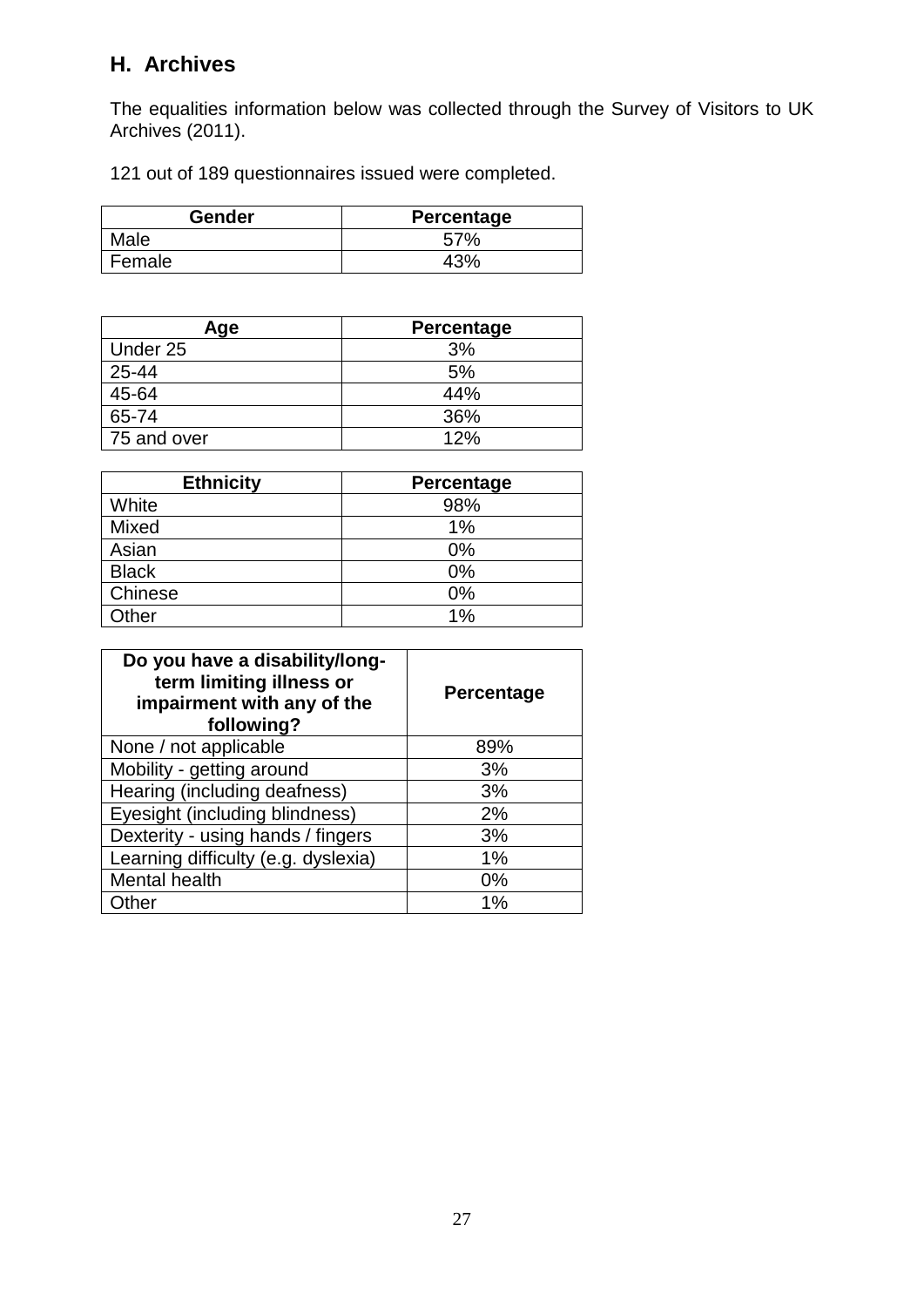#### **I. Youth Support Service**

The Youth Support Service provides a range of services targeted at vulnerable young people aged 11 - 19 (up to 25 for young people with special needs).

#### i. Youth Offending

First Time Entrant cohort was 426 in 2010-11.

| <b>Ethnicity</b> | Percentage |
|------------------|------------|
| White            | 89.5%      |
| Non-white        | 10.5%      |

This compares with 94.2% (White) and 5.8% (Non-white) in 2009-10 and 92.5% (White) and 7.5% (Non-white) in 2008-09.

#### ii. Not in Education, Employment or Training (NEET)

There are 926 16-19 year olds in the current cohort. The figures below are a snapshot as at January 2012.

- There are 37 Black and Minority Ethnic 16-19 year olds within the NEET category.
- There are 548 Black and Minority Ethnic 16-19 year olds in Education, Employment or Training who are worked with by the Youth Support Service.
- There are 107 16-19 year olds with Learning Difficulties and Disabilities within the NEET category.
- There are 724 16-19 year olds with Learning Difficulties and Disabilities in Education, Employment or Training who are worked with by the Youth Support Service.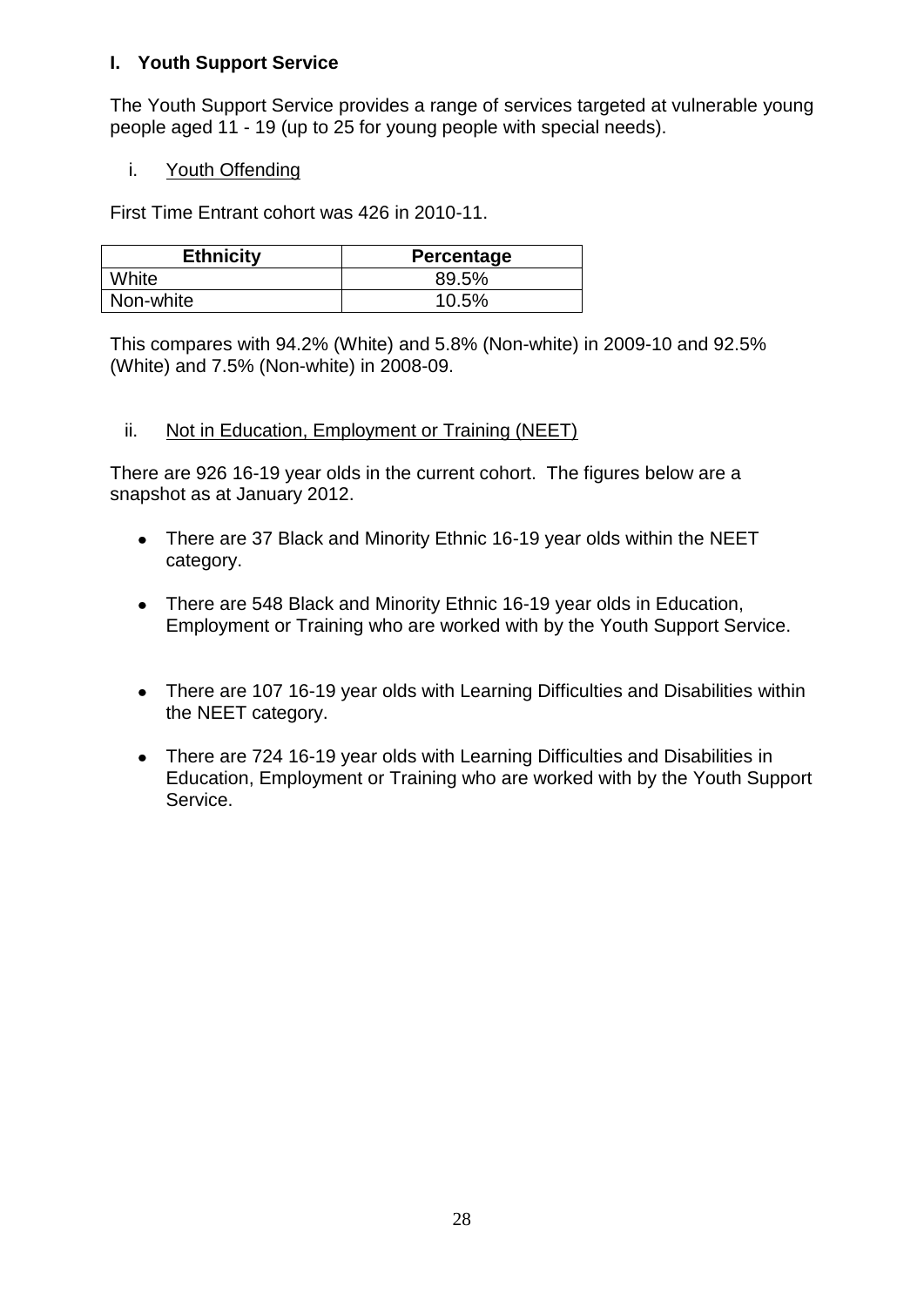### **3. Customer Complaints**

Local Authorities are required to include within their annual complaints report a statistical breakdown of the age, gender, disability and ethnicity of the people making complaints. As some complaints are made directly by our service users and some by a third party on a service user"s behalf we request this information when we first acknowledge the complaints.

| Community and Adult Care Directorate (2010-11) |  |
|------------------------------------------------|--|
|------------------------------------------------|--|

| <b>Complainant Age Range</b> | <b>Total</b> |
|------------------------------|--------------|
| 18-23                        | 0            |
| 24-45                        | 5            |
| 46-59                        | 10           |
| $60+$                        | 17           |
| <b>Not Stated</b>            | 196          |
| Total                        | 228          |

| <b>Complainant Gender</b> | <b>Total</b> |
|---------------------------|--------------|
| Male                      | 91           |
| Female                    | 107          |
| <b>Not Stated</b>         | 30           |
| <b>Total</b>              | 228          |

| <b>Complainant Disability</b>     | <b>Total</b> |
|-----------------------------------|--------------|
| <b>Dyslexia</b>                   | 0            |
| <b>Blind/partially sighted</b>    | 0            |
| Deaf/hearing difficulties         | 0            |
| <b>Mental Health difficulties</b> | 1            |
| <b>Learning Disabilities</b>      | 3            |
| Wheelchair user/mobility problems | 12           |
| Diabetes, epilepsy or similar     | 0            |
| Other                             | 2            |
| Not stated                        | 210          |
| <b>Total</b>                      | 228          |

| <b>Complainant Ethnicity</b>  | <b>Total</b> |
|-------------------------------|--------------|
| Asian/Asian British           | 2            |
| <b>Black/Black British</b>    | 5            |
| <b>White/White British</b>    | 169          |
| Mixed parentage               | O            |
| Chinese or other ethnic group | 0            |
| <b>Not Stated</b>             | 52           |
| Total                         | 228          |

**Comment:** The response rate is mixed and where we have not been sent the information the electronic social care records system is used to fill in the gaps where it can. Where no data is available then this has been entered as "not stated" in each table below. A push will be made in the coming year to ensure that this data can be captured more routinely so that figures are a truer reflection on the people using the complaints process.